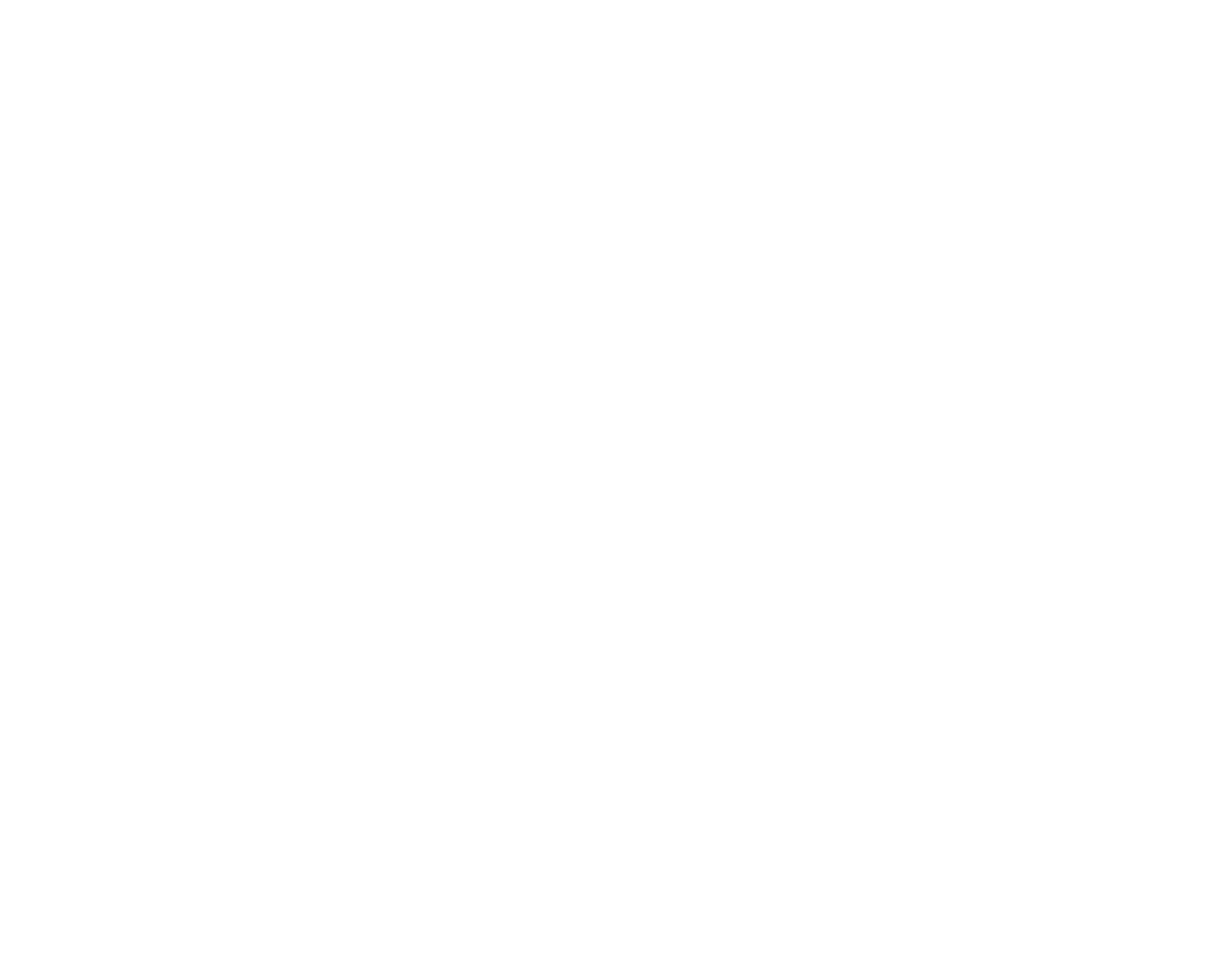the State of course): they are only able to enjoy their rights or benefits after an evaluation of the situation and considering the level of danger presented. In some cases they are held in complete isolation for the whole of their sentence.

The Gozzini law is used to rationalise the situation: 40 to 90 days' per year reduction for good behaviour, social work available to prisoners also with long convictions, special permits of up to 40 days a year for special reasons, social work, etc.

This trend has been reinforced by law 203/1991 which denies all benefits included in the Gozzini law to anyone, both social and political, who won't collaborate.

Then appeared Law 356/1992, introducing the Gozzini Law art. 18 bis, showing how courts were becoming branches of the prison system and prison politic influencing judicial matters. Agents from the Anti-Mafia division are legally authorised to carry out interrogations without any transcript. This and other articles curtailing prisoners rights are clearly a form of pressure aimed at creating collaborators.

## Alfredo M. Bonanno Locked Up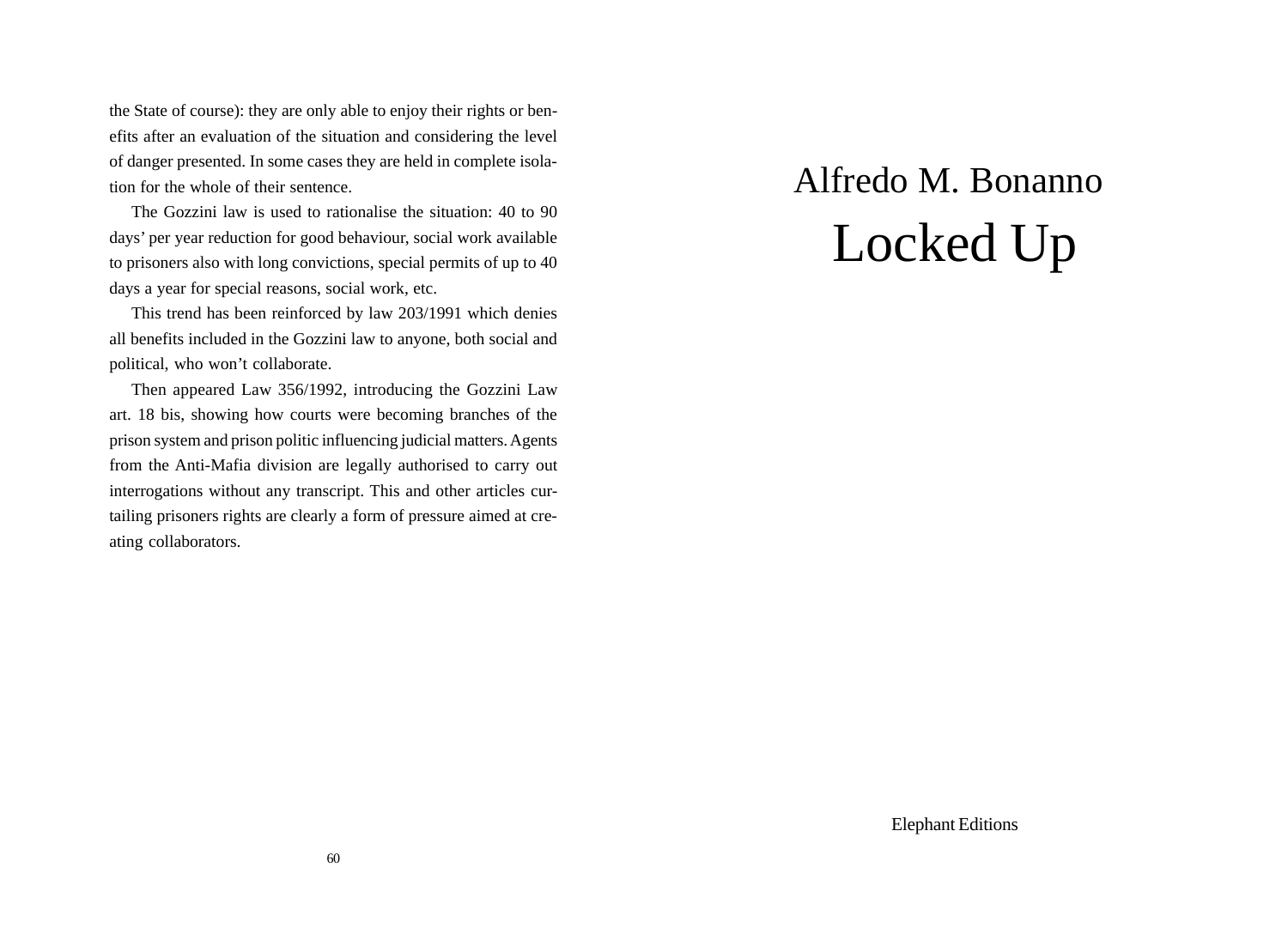Original title: *Chiuso a chiave*

\* Some notes on the Gozzini law.

5,000 comrades were arrested as a consequence of the social struggles in Italy in the 70s and many other prisoners became politicised as a consequence of the encounter. Between 1970 and 1971 alone there were about 80 revolts in the prisons. The revolts inside the prison were strongly supported by comrades outside, and the Italian State was forced to look for a solution through reforming the penal code which until then had remained practically unchanged since the era of Mussolini.

With the Prison Reform in 1975 significant changes were introduced, namely an attempt to convert conviction into social work under strict surveillance in cases of short sentences. At this point the role of the magistry of surveillance became primary, along with prison administrative personnel, prison guards, social services and police department in managing the prisoner's sentence, no longer based exclusively on the 'crime'.

In 1986 the 'Gozzini law' was approved, putting more weight on the prisoner's specific political choices and behaviour rather than simply evidence used during trial. In 1980 the 'Cossiga decree' was approved, introducing the character of the collaborator during prosecution and trials concerning armed struggle. In 1982 a law on dissociation is approved, in 1987 an even more complex law concerning collaborators appears. Seen in this context, the Gozzini law serves to widen the distance between reward and punishment.

Another legal article introduced in that era and still applied today at the whim of the judge of surveillance, is article 90, a way of eliminating not only all the benefits of the reforms, but also basic rights any timethat a prisoner is considered 'dangerous' (to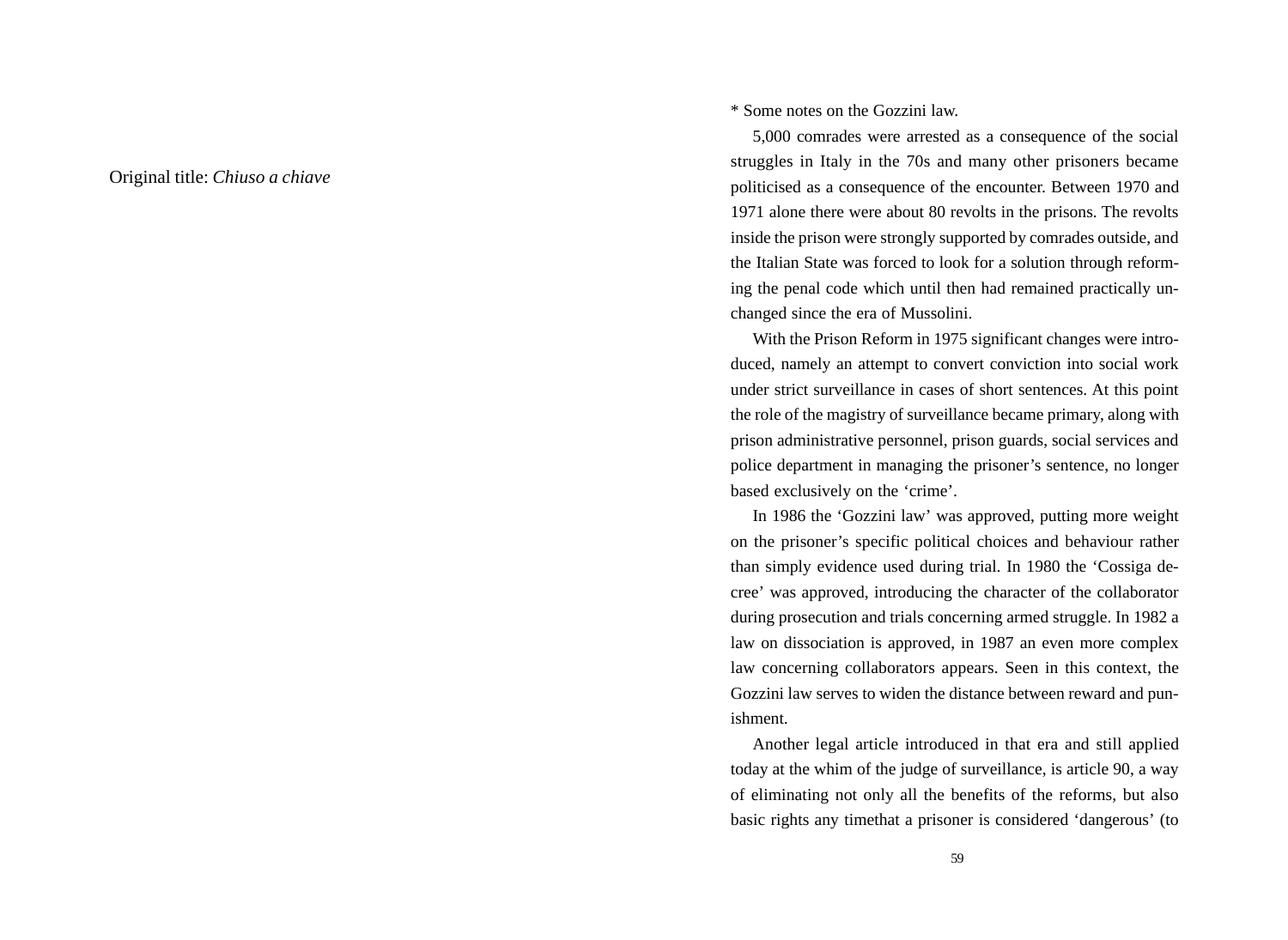I find them a bit depressing), and I want to go for a walk. Let's not stay shut up in this place, let's go out for a walk'. By that, I don't mean a student-like attitude, because that's stupid, but let's just say without too much drama; it's always possible to go for a walk in the country, and it's not bad for your health.. And without spending too much time discussing things and transforming a day in the country into a kind of crusade against all oppressors past, present and future. No, something pleasurable, a day in the country is an activity that must also give us joy, but it is also something specific.

But prisons should also be attacked in the context of the struggle in general, that is, in the course of any struggle that we manage to undertake. And this is something that we have been saying for about ten years. No matter what we are doing, or what we are talking about, we must make prison a part of it, because prison is essential to any discourse. When we are talking about living areas, health, etc., we must find a way, and there is one, to include prison in what we are saying, denouncing all attempts to muffle it's potential to disturb social peace.

Bear in mind that prison is an element in movement, as we have seen, it is not something static and finite. For the enemy, prison is an element of disturbance.They are all always thinking about what they can do to solve the problem of prison. Now, their problem of prison must become our problem and we must think about it during the struggles we carry out, if we carry them out.

All this, of course, while awaiting the next insurrection. Because in the case of insurrection it will be enough to open up the prisons and destroy them for ever.

Thank you.

#### *PREFACE*

*Prison has come out of the shadows into the limelight as not a day passes without some allusion to 'solving the problem' of the State's overflowing dungeons. Advances in surveillance technology are offering alternative models of isolation and control that could see a large number of the latters' potentially explosive inmates defused and—opportunely tagged or microchipped—dispatched to the urban ghettos of capital from whence they came. The main obstacle, bolstered by some retrograde attempts to gain votes through a sworn intractibility concerning the 'enemy within', is power's need for mass consensus from those it had led to believe that the State's protection racket and promise of long custodial sentences were the ultimate social guarantee. The dilema has given space to a whole range of social cops in an ongoing battle that the sycophantic media have not missed the opportunity to illuminate. The occult world of prison never fails to provide good headlines for those in search of a frisson,'enlightened discussion' or fodder for animated pub talk, the latter often concluding with a call for the reinstatement of the death penalty.*

 *In actual fact,we are witnessing the labour pains of a transitional period concerning the whole question of sanctions and punishment in accordance with the requirements of postindustrial capital. The reality of enclosure, of being locked up in reinforced strongboxes for days, years, decades, is truly in contrast with the prevailing model of social democracy, which would prefer the perfect world of identity and participation also for those who accept punishment as their rightful due.*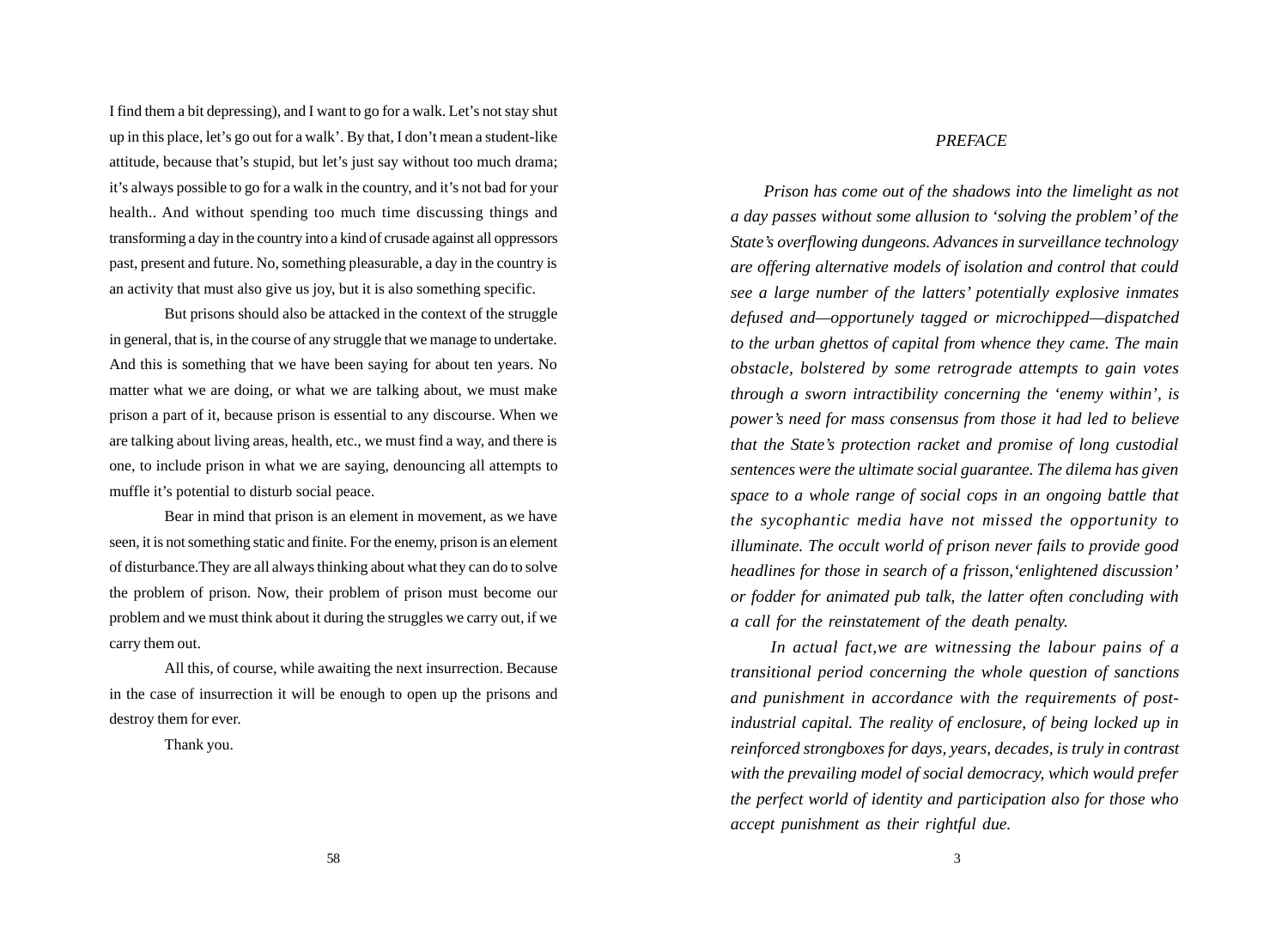*And so once again, following the feminist issue, the work issue (flexitime, mobility), ecology, etc., we have come to the point where the ever-adjusting requirements of power meet the solicitations of the concerned left of the left along with obsolete Stalinists and renegade revolutionaries, head on. Abolish prison! has become the slogan of the moment where a whole anti-prison culture has emerged in myriads of tomes on prison conditions, and earnest accountancies delineating crimes and alternative forms of retribution worthy of the Holy Fathers of the Inquisition.*

*Separation is the essence of politics, and by isolating prison from the State and capital as a whole, the harbingers of social surgery can find allies across the whole societal spectrum from priests to social workers, university professors to ex-cons. There is an answer for everything in the fantasy world of alternatives, every bad coin has its flip side.*

*But the totality of prison is is not simply a* place*, it is also a* condition *the antithesis of which is freedom. By the same token, the absence of freedom is prison, and only when the latter is perceived as one's own condition does it become possible to enter the destructive dimension, without measure. The viscid altruism that dams up the free-flowing energy of revolt disappears when disgust for the prison institution and its putrid essence reaches the invisible shackles that bind us all, turning empathy into projectuality. Prison is not a domain reserved for 'specialists' such as those who have done time themselves or have a particular rapport with individual prisoners, it is the underlying reality of everyday life, each and every discourse of capital taken to its logical conclusion.*

presence. Certain social functions had disappeared: that of the madman, who in medieval society was seen as one touched by God, and that of the beggar, who in Catholic countries was the object of charity, the basis of Catholic christianity, don't forget. With the development of Protestantism, the beggar becomes an object of capture, so had to be held separate. When society can no longer use him, the figure of the beggar becomes superfluous. He disappears as the receiver of charity to become a prisoner.Today, this society no longer needs prison, the 'thing' prisoner must disappear. How do you do that? By taking a ship and putting all the prisoners on it? But 'the thing' prisoner does not disappear when the ship becomes a prison, in the way that the French did with those from the Paris Comune who were deported: they put them into pontoons, boats moored at Le Havre, and people stayed in them for 5 or 6 years, prisoners in a floating prison. Now society no longer needs prisons, as some enlightened social theorists are saying, so let's transfer the prisoners to another social institution. That would be the project seen from the abolitionist point of view. And here Foucault's discourse turns to perfection.

That's what I wanted to say. Now let's come back to the question of attack for a moment. I am always for the specific attack. The specific attack is important, not only for the results that it produces, not only for the effects it produces, that we can see before our eyes... None of us can claim to be functionalist, because if we were to fall into that contradiction we wouldn't do anything at all. So, first prisons need to be understood, because we can't do anything if we don't understand the reality we want to fight. Then they have to be made comprehensible to others. Then they need to be attacked. There's no other solution. They must be attacked as such. These attacks contain nothing of the great military operations that some imagine. I have always thought of these attacks as a day out in the country. One says to oneself, ' I feel hemmed in today, in this anarchist place, (frankly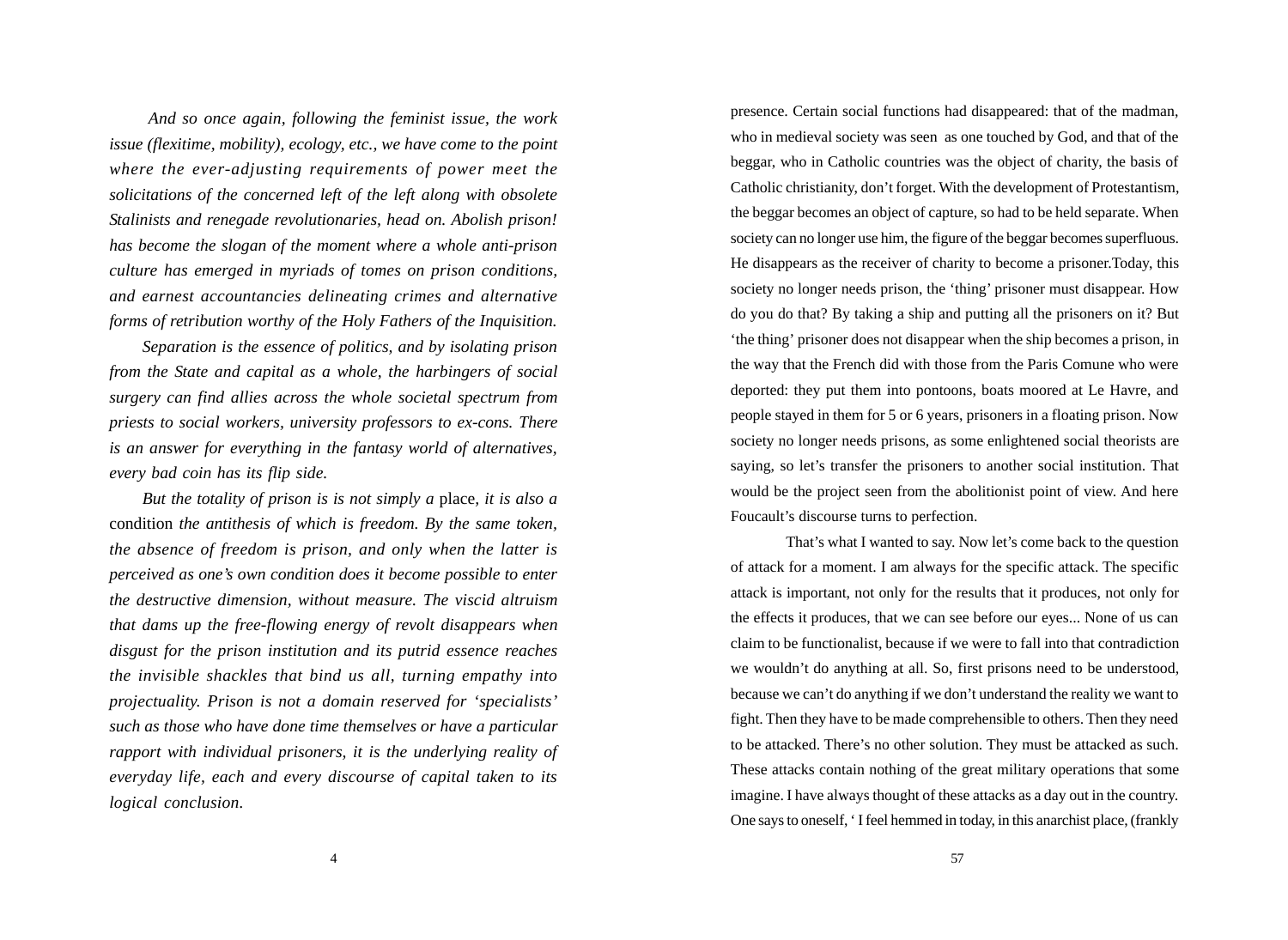function, for example? Impossible. They must find another way. And they are working in that direction. We can also see a few signals here in Italy, in a different sense. Institutional transformations, as they say, that are the expression of the generalised malaise of democracy. But also men of letters who seem far from democratic cover- ups such as Foucault have given their contribution to the perfectionment of prison and a rationalisation of the institutional structure.

Concerning Foucault, we could say that, at least as far as I know given that I know his work on the history of madness best, two basic lines of thought run through his work: one relates to overcoming and the other to maintaining a process in act. The result is that this theoretician always leaves something ill-defined. In all his proposals, even that concerning homosexuality, seen as both diversity and normality, it is never clear what he actually opts for. Ambivalence is characteristic of this thinker, and not only him but all those who are trying to keep themselves on an even keel. Basically, for him the prison question concerns an instrument whose use he is unsure about, he would like to do away with it but does not have anything else to suggest other than putting it in parenthesis. In fact, at a certain point, he gives the example of the *nave des folles*, which was a prison, asylum, orphanage and rest home for old prostitutes, all at once. He writes that the *nave aux folles* was realised in a few days, that it takes very little time to realise it. At a time when society was expelling individuals who are *different* from certain cities (I'm not talking about homosexuals) it put them outside the walls. And these individuals, not knowing what to do, migrated from town to town, so at a given moment they were taken and put on a ship, the ship of mad people. This ship started to sail from port to port because nobody wanted it. A ship perpetually in movement. At that moment prison was created, as well as the asylum, the orphanage and rest homes for old prostitutes, because at that time society could no longer tolerate their

*The words that follow were spoken by a comrade in struggle, a struggle where prison has always been present in its stark reality and an essential objective in the extensive destruction that 'storming the heavens' implies. Little did he know as he wrote the introduction to the Italian publication of the transcription from Rebibbia prison in 1997, that a six-year sentence awaited him as the outcome of the infamous 'Marini trial'. It should not go unsaid that, after months of being displayed for public slaughter as head of an inexistant armed gang, three of these years were for a crime of opinion, 'subversive propaganda', the other three for 'concourse in robbery' on the accusation of Marini's'penitent terrorist'. But that is not what we want to talk about here: neither victim nor political prisoner, what follows are not the prison memoirs of Alfredo Bonanno, but a contribution by a comrade among comrades to a struggle that will continue until all prisons are destroyed, till not one stone of them is left standing.*

*As we said, the text that follows is the transcription of a meeting in Bologna, and as such its monochrome pages cannot render tonal nuances, timing, intensity, or laughter. The tools of the writer are cast aside in favour of the irrepeatable moment, the unique encounter of heart and mind that occurs when comrades meet face to face.*

*The talk begins with a warning not to expect any of the specialist information concerning prison that is so much in vogue, and contains personal impressions and anecdotes that illuminate some of the absurdity of life behind bars as well as traces the various tendencies in the evolution of punishment and attitudes to the latter by certain elements of the once revolutionary movement in Italy.*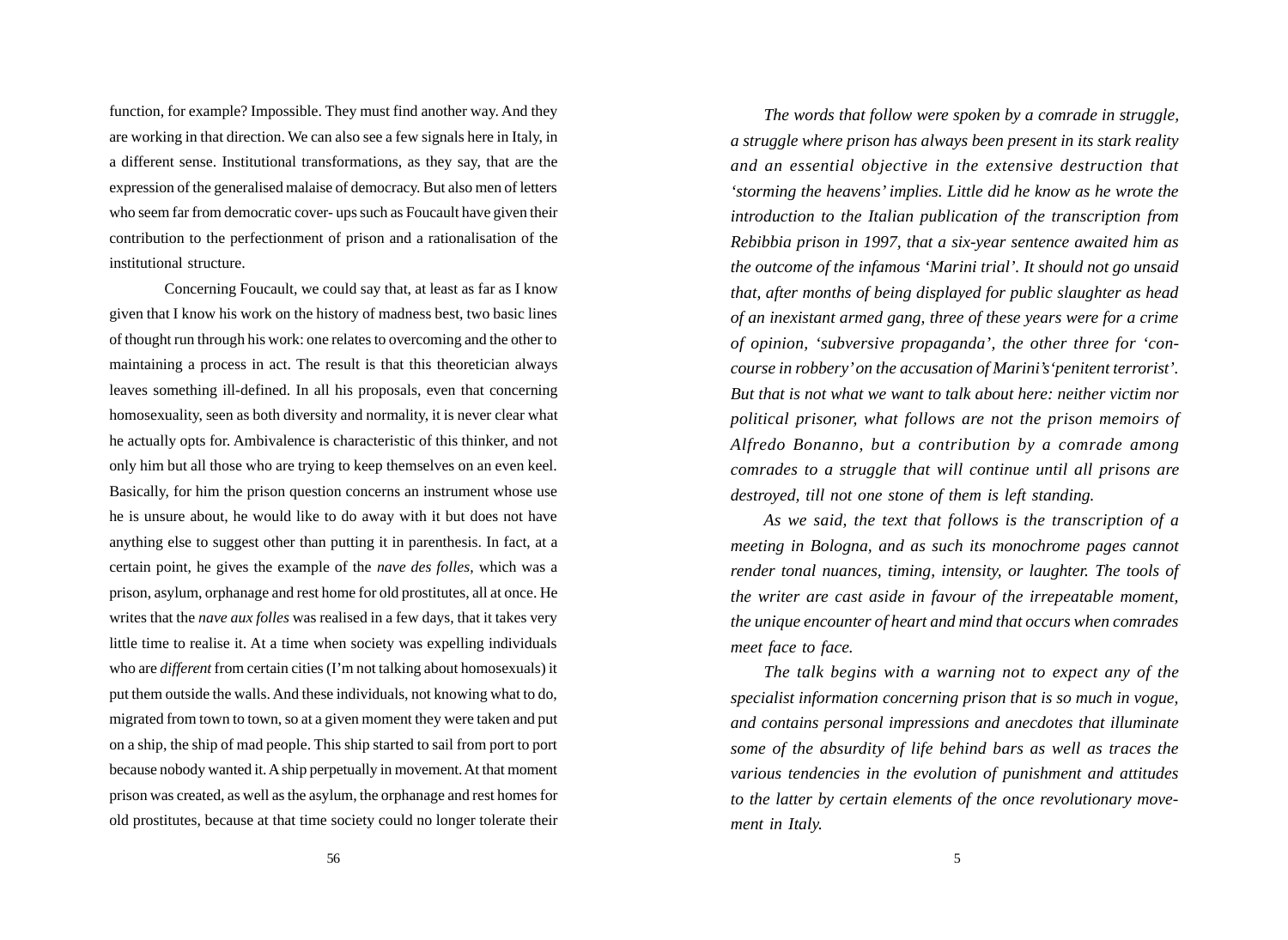*Everything is linked by one guiding thread: the impelling need to destroy all prisons along with the rest of the structures of capital.*

*Nothing less will do. J.W.*

What do these ideas actually correspond to? Let's spend another couple of minutes, don't get restless, I swear I won't bore you much longer. If you think about it carefully, the idea of the abolition of prison comes from quite a precise theoretical context, which frankly I don't know, but something I do know a bit more about was born alongside it. In America at the present time a number of universities are working on the question of the transformation of democracy within general philosophical ideas, but also in sociological theory. There are various American thinkers, the most famous of whom is Nozik, who have examined the concept of a communitarian life without sanctions, without sentences and without any instruments of repression. Why are they taking up this problem? Obviously because these enlightened people realise that the democratic structure as we know it cannot go on for long and they will have to find another solution. They need to look and see how communities could emerge without certain elements that are natural to the existence of the State such as prison, the police, State control, etc.. This debate is not something marginal, it is at the centre of political and philosophical ideas in American universities. And in my opinion abolitionism, correct me if I'm wrong, could be taken up by this movement. But this is a question that needs to be gone into by someone who knows more about it than me, I don't want to say any more on the subject.

Let's say that this kind of problem, especially in theorists like Nozik—there are also others but their names escape me at the moment—is an indication of some of the practical needs of the management of power. Evidently the historical model of democracy, for example Tocqueville's book, is no longer acceptable. That is not the democracy we're talking about. Other structures are required today. Take a country like China. How will the future democracy of China be able to base itself on a model such as Tocqueville's? How could a parliament with twenty-six thousand members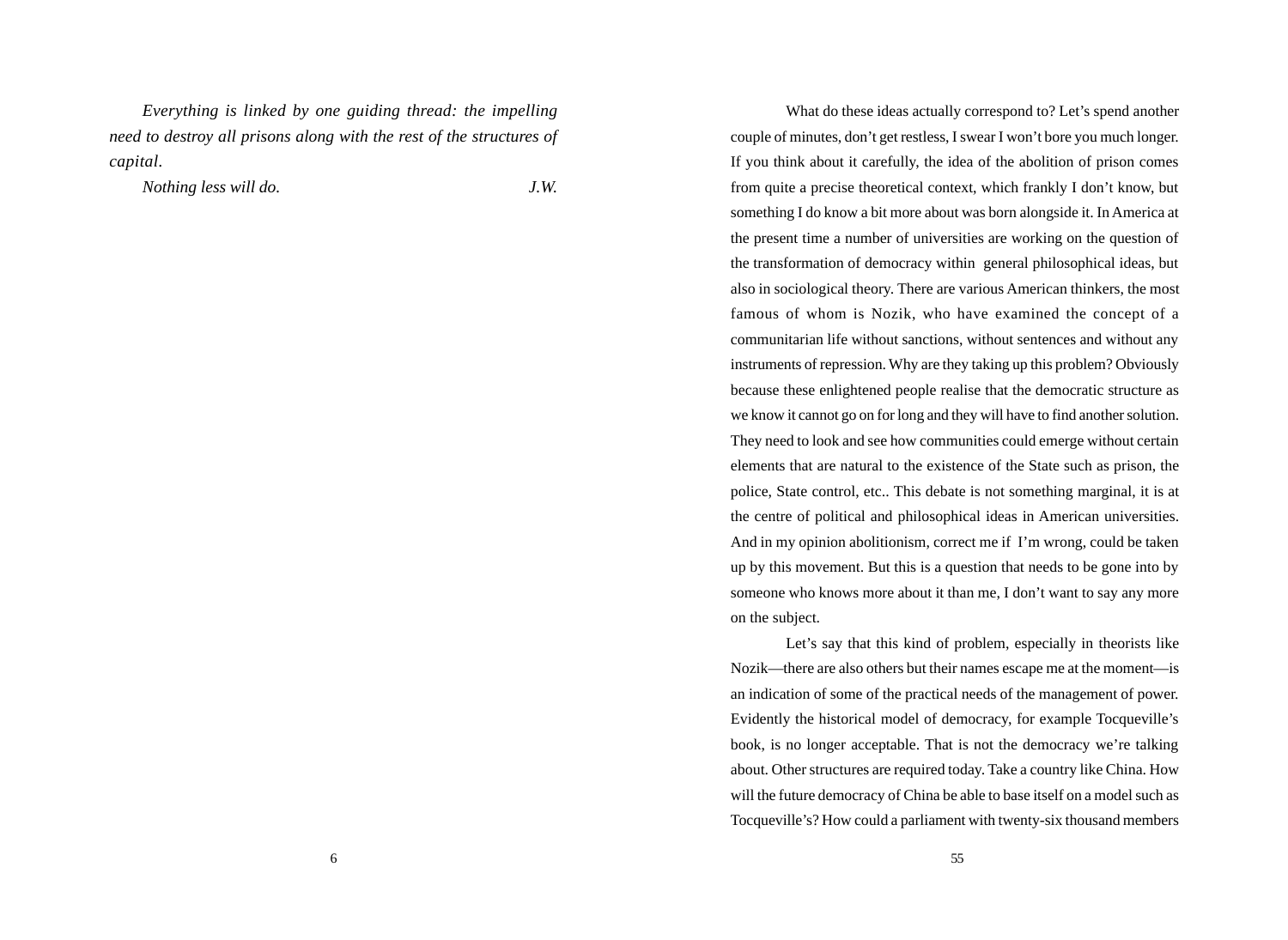A few words now on the abolitionist position. Bear in mind that I am not all that well prepared on the subject, first of all because I don't agree with the abolitionist position as I understand it, so I might miss something out. If what I say turns out to be lacking, well, correct me. I was saying, don't agree with the abolitionist position, not because I want prisons, of course, but because I don't agree with a position that wants to abolish part of a whole that cannot be dissected. In other words, I don't think that it's possible to talk about abolition as opposed to attack. In other words, I don't think that it's possible to propose a platform to abolish one aspect of a context that is organically inseparable. I don't agree with proposals to abolish the judiciary, because for me such proposals don't make sense; or to abolish the police for that matter. That doesn't mean that I'm in favour of the judiciary or the police. In the same way, I don't agree with the abolition of the State, only its destruction. And not only do I agree to that but I am ready to act now towards such an end, whenever that is, even if it is extremely improbable in the short term. I mean, I am ready to do something, and can discuss what to do in terms of attack against this or that specific aspect of the State, and so also against prison.

In other words, as I see it the problem needs to be upturned. It is not a question of abolishing a part of the State, such as prison for example, but of destroying the State, obviously not completely and all at once, otherwise we would put it off to infinity. It would be like following that famous direction in history that is moving towards anarchy in any case, so we would end up doing nothing, waiting for this anarchy to come about by itself. On the contrary, I am prepared to do something today, right away, even against a part of the total institution 'State', so also against prison, the police, the judiciary, or any other of the essential components of the State. This is the concept that I wanted to make clear.

#### INTRODUCTORY NOTE

Prison is the mainstay of the present society. Often it does not seem so, but it is.

Our permissive, educative society allows itself to be guided by enlightened politicians and is against any recourse to strong measures. It looks on scandalised at the massacres dotted all over the world map, and seems to be composed of so many respectable citizens whose only concerns are respecting nature and paying as little tax as possible. This society, which considers itself to be far beyond barbarity and horror, has prison on its very doorstep.

Now, the mere existence of a place where men and women are held locked up in opportunely equipped iron cages, watched over by other men and women wielding bunches of keys, a place where human beings spend years and years of their lives doing nothing, absolutely nothing, is a sign of the utmost disgrace, not just for this society but for a whole historical era.

I am writing this introduction in Rebibbia prison and I don't feel like changing a word of the talk that I gave in Bologna a few years ago. If I compare the thickheadedness of the prison institution today with that of my experiences recounted in the text published below, I see that nothing has changed.

Nothing could change. Prison is a sore that society tries to in vain conceal. Like the doctors in the seventeenth century who treated the plague by putting ointment on the sores but left rats running around among the rubbish, today, at every level of the prison hierarchy technicians are trying to cover up this or that horrible aspect of prison, not realising that the only way to face the latter is to destroy it. We must destroy all prisons and leave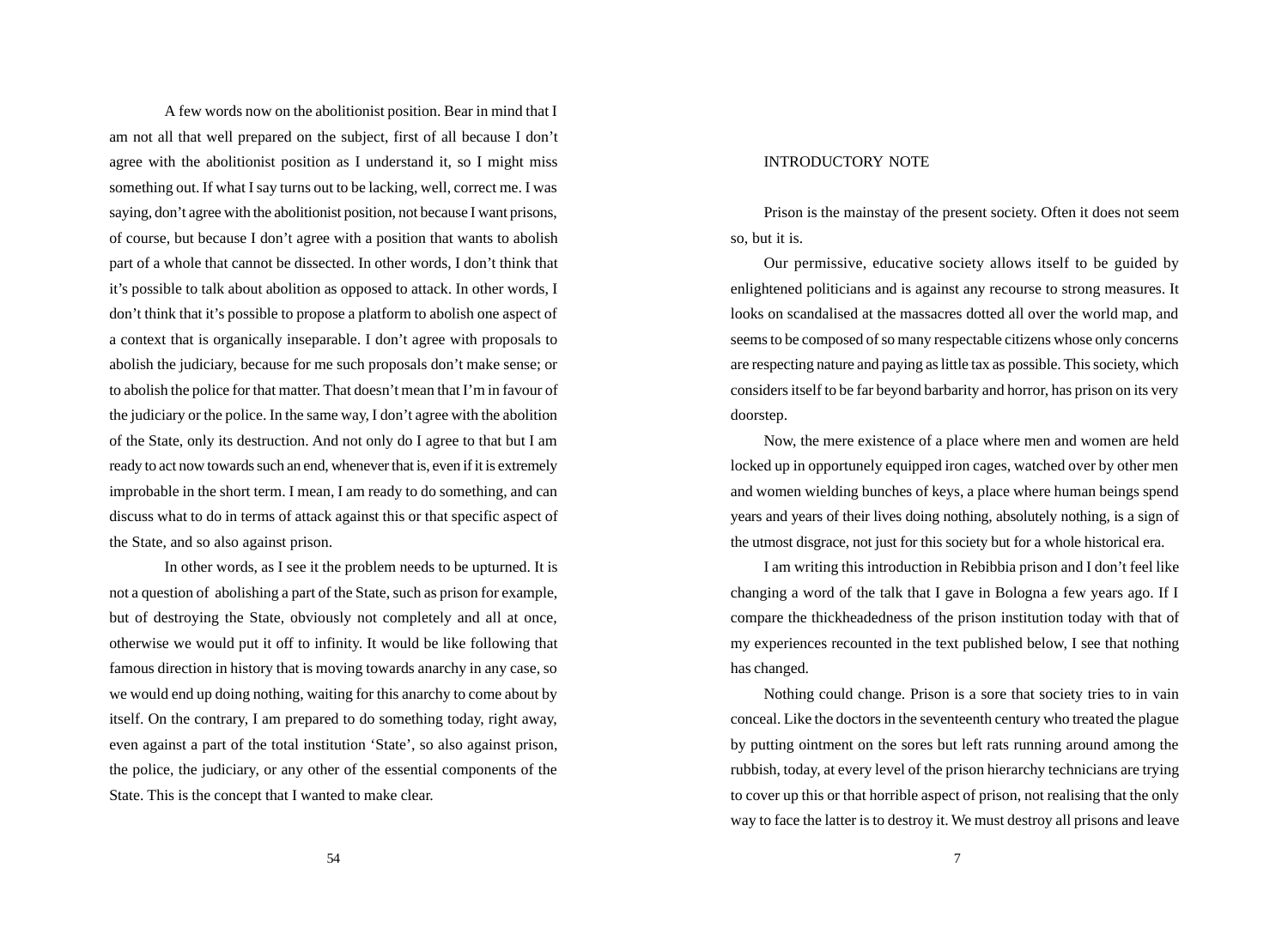not one stone standing, not keep a few around in order to remember them in the way that humanity has done with other constructions that testify to the most atrocious infamy.

Now someone who tends to beat about the bush will ask: how can we destroy prison? How can we get rid of it completely in a society like this, where a bunch of bosses called the State decide for everybody and impose these decisions by force?

So, the best of these squawkers, the quick-witted with hearts of gold, try to mitigate prisoners' suffering by giving them cinema once a week, coloured TV, almost edible food, weekly visits, some hope of being released before the end of their sentence and everything else. Of course, these good people want something in exchange. After all, that's not asking too much. They want prisoners to behave and show respect to the warders, acquire the capacity to resist years and years of inactivity and sexual abstinence, undergo psychological treatment by specialised personnel and declare, more or less openly, that they have been redeemed and are capable of returning to the society that expelled them for misbehaving.

I have been a frequenter of prisons for more than a quarter of a century, so can compare a few things. Once prisoners literally lived in an infamous disgusting hole visited by rats and various other creatures. They only saw the light of day for a few minutes, did not have TV and could not even make a cup of coffee in their cells. The situation has certainly improved today. Prisoners [in Italy] can actually make meals, even cakes, in the cell. They have more hours' recreation in a day than they used to get in a month, and can have extra visits and make a few phone calls to the family. They can work for a decent wage (half the average wage outside), watch colour TV, have a fridge, a shower and everything else.

Of course prisoners accept these improvements, they're not stupid. And why not. They also accept paying the price, by showing themselves to The effectiveness of a struggle does not come from a utopian vision of reality, but from the real possibility of setting it out in a way that eliminates any possibility of its being transformed into quantity and getting quantitative results.

This is possible. In fact, if we think about it, it is always possible. We often make the mistake of wanting to circumscribe the struggle in order to be better understood. By intervening in something specific such as the factory for example it is easy to see the characteristics: the struggle for wage increases, holding on to jobs, fighting pollution at work, and so many other things, and we don't see how prison can fit in to that, because we think that people wouldn't understand us as well if we were to widen the argument.

In itself the struggle, let's say in a factory, is always an intermediate one. How might such a struggle end up? At best one would reach the original objective, the workers would save their jobs, then everything would be recuperated. The struggle is recuperated, the bosses find an alternative to redundancy money, they find an alternative to dangerous work, they find further investment to improve conditions, etc. This kind of situation satisfies us, and in fact it is all right from a revolutionary point of view if the initial conditions of timing, permanent conflictuality, selfmanagement of the struggle and everything else, were maintained throughout. But it is no longer satisfying if, in the name of efficiency, we prevent ourselves from including prison in it. Because for me the question of prison must be present in all the struggles we carry out like any other aspect of the revolutionary discourse. And if we think about it, it is possible to do something of the kind. When we don't, it is only in the name of efficiency, because we think that we won't be understood or that we might seem dangerous, so we prefer to avoid the question of prison.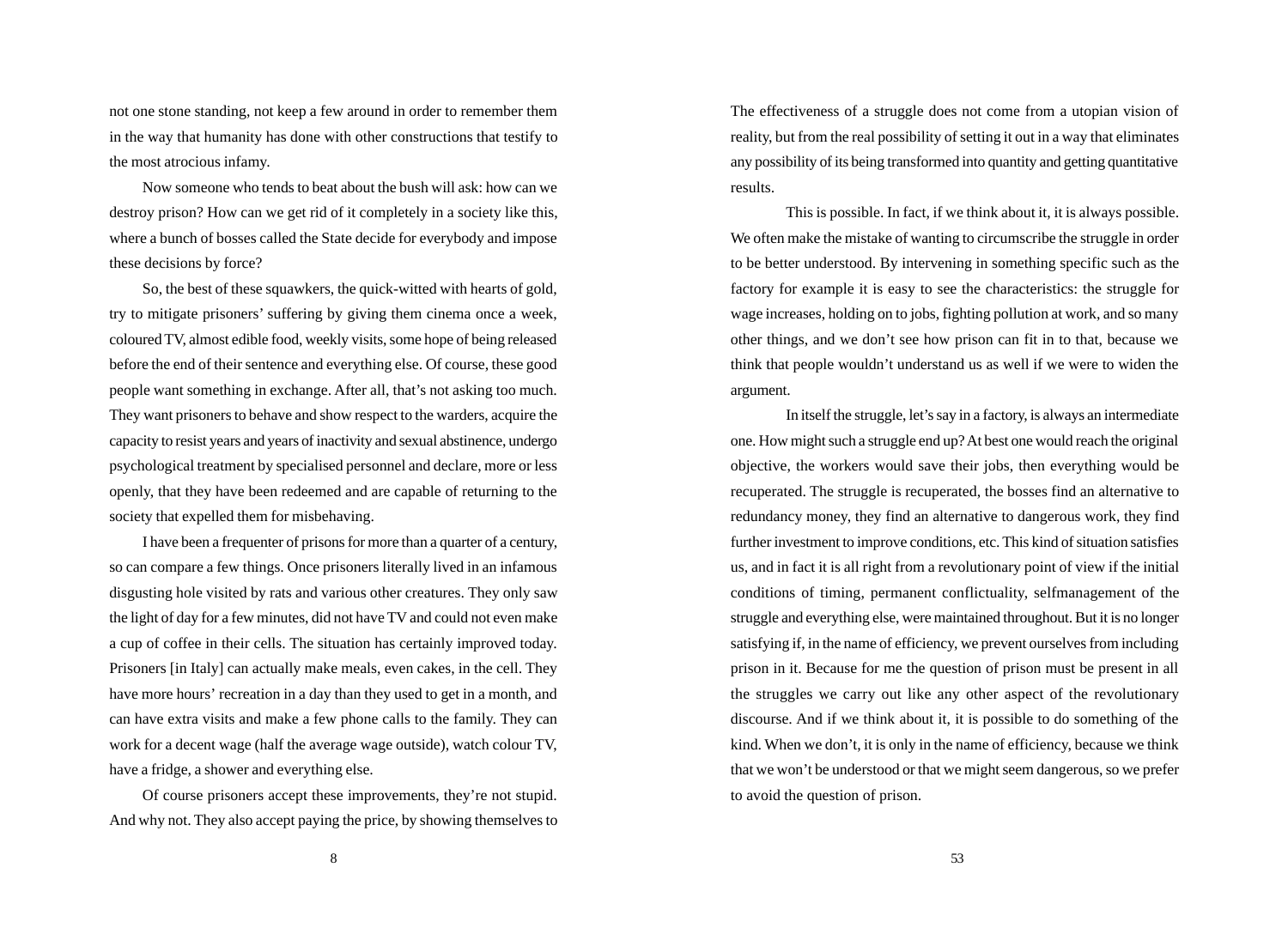terrible. In fact, what is the ghigliotine of the revolutionary? It is the consequence of efficientism, because it reaches a certain point then begins to... I read something recently concerning the stupor caused by of Lenin's writings. Many are shocked because Lenin ordered the peasant proprietors to be killed. That didn't surprise me at all. The killing of peasant proprietors is quite normal when done in the name of revolutionary efficientism. Either one is surprised at everything to do with efficientism, or one doesn't wonder at reading something of the sort because it is quite normal, a logical consequence of the choices made previously. If one wants to reach given objectives, there are certain costs, that is the concept of efficientism.

The question of efficientism concerns how to set out a struggle correctly, for example the struggle against the prison institutions that hang over each and every one of us to a certain extent. My grandfather used to say, 'We all own a brick of the prison'. 'We have a brick each', he used to say. Not that he understood much about prison, but it was a well known Sicilian proverb at the time. So, let's make prison become part of our whole intervention in reality, in intermediary struggles. The latter are the struggles that we carry out without expecting any great results because they will probably be recuperated, or because they are circumscribed. If these struggles are set out correctly, however, they always give some kind of result in a way that is different to efficientism. I mean, if social struggles are properly set out they reproduce themselves. And how can they be set out properly? First of all by getting away from the question of the delegate and the expectation of any outside support; in other words, by selfmanaging them. Then, they obviously shouldn't be carried out in accordance with the precise deadlines that are fixed in the laboratories of power, so they must start off from a different way of seeing things, from a logic of permanent conflictuality. These two concepts, selfmanagement and permanent conflictuality, are then combined with a third: the absence of the need for immediate visibility. be good and condescending, arguing with the guards as little as possible and telling stories to the educators and psychologists who hang around the corridors like shadows, waiting for it to be time to go home and for the end of the month to pick up their salary. Apart from the obvious consequence of lowering the level of the clash in prisons, nobody in this scenario really believes that the prisoner will be re-inserted into so-called civil society. It is a farce that each player recites magnificently.

Let's take the priest for example. If he isn't stupid he knows perfectly well that all the prisoners who go to mass go to meet prisoners from other wings whom they wouldn't otherwise see. He accepts that with the hypocrisy of his trade and gets on with it. Of course, now and again some prisoner will show a sudden faith, enlightenment on the road to Damascus. But this, the priest knows perfectly well, is functional to the treatment for getting out on parole or having a suspended sentence or another of the many benefits provided for by the law but subordinate to the approval of the custodial personnel, educators, psychologists and also the priest.

What was clear when one was face to face with the police becomes hazy inside. Today nearly all prisoners are losing their identity as such and are accepting permissive changes that are gradually trapping them within a mechanism that promises not so much to redeem them as to let them out a little before the end of their time.

As the attentive reader of this little book will see, there is a line of reasoning that claims to want to 'abolish' prison. Now, to abolish means to ablate, i.e. eliminate, an essential component from society. Leaving things as they are, this abolition would be impossible or, if it were to come about, it would turn out to be in the interests of power.

Let's try to go into this. The only way to do something serious about prison is to destroy it. That is no more absurd or utopian than the thesis that wants to abolish it. In both cases the State, for which prison is essential,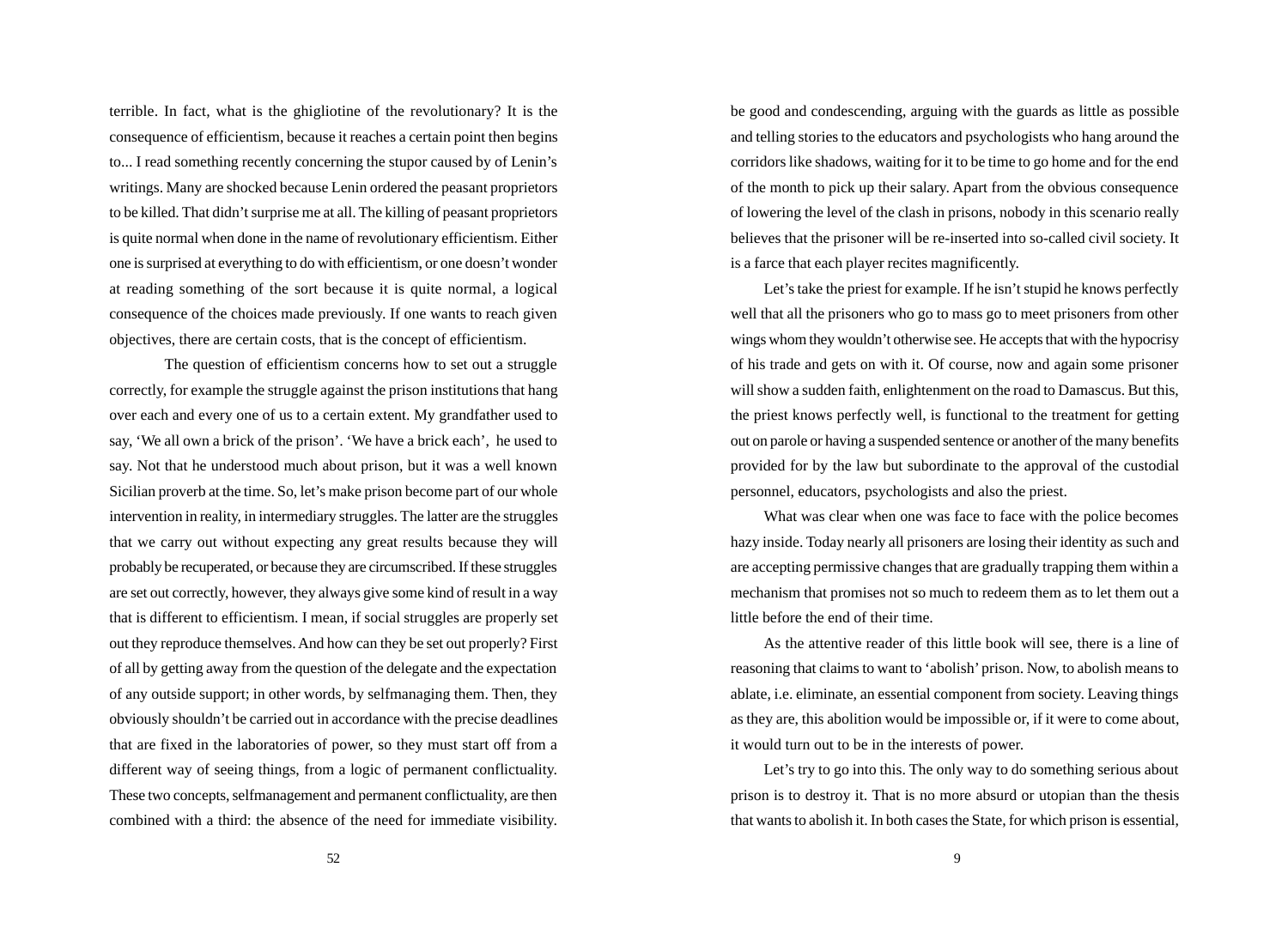would have recourse to extreme measures. But specific conditions of a revolutionary character could make the destruction of prison possible. They could the create social and political upheaval that would make this utopia come true, due to the sudden absence of the power required for prison to continue to exist.

In the case of abolition, if it were to happen progressively it would mean that the State was providing for prison in a different way. In fact, something of the sort is actually happening. As I will show, prisons are opening up. Political forces that were once quite cut off from them now enter them regularly. There are all kinds of cultural manifestations, cinema, theatre, painting, poetry; all these sectors are hard at work. This opening also requires the prisoners' participation. At first, participation seems to eliminate disparity, allowing everyone to be equal; it means that people don't have to stay locked up in cells all day and gives them the possibility to talk and make their demands heard. And this is true, in that the 'new' prison has taken the place of the 'old'. But not all prisoners are prepared to participate. Some still have their dignity as 'outlaws', which they don't want to lose, so they refuse.

I am not proposing the old distinction here between 'political' and 'common law' prisoners which has never really convinced me. Personally I have always refused—and continue to do so now in the prison where I am writing this introduction—the label of 'political' prisoner. I am referring to the 'outlaws', those whose lives have been entirely dedicated to living against and beyond the conditions established by law. It is clear that if on the one hand prison is opening up to prisoners who are prepared to participate, it is closing down on those who are not and want to remain 'outlaws', even in prison.

Given the advances in control in society, the great potential of information technology in this field and the centralisation of the security

The individual must make up his or her mind as to what their basic choices are in everything they do. If not, if they are continually copping out, they will clearly be revolutionaries in word alone, or they might conquer the world, but in order to do what? To enact a new theatre of Greek tragedy. The above distinction only exists in the world of the politician, that of the spectacle, representation (in Schopenhauer's sense of the term). If we reduce the world to this representation (don't let's forget that Schopenhauer lent his binoculars to a Prussian officer in order for him to take better aim and shoot the insurgents; this is the man who talks to us of the 'world as representation', not the one that some anarchist readers have dreamed of from his book) then, yes, it is possible to make a distinction between reform and revolution, but again this is chatter. These abstract ideas don't exist in reality. There is the individual, with everything he or she relates to, and through this relating contributes to transforming reality, so you can't make precise distinctions about the things they do. All the theoretical distinction between reform and revolution is not as significant as was thought in the past.

...Now few words on the question of efficientism.

This is a question that people work out for themselves. I come from a culture and a way of thinking that could be defined efficientist, I was born in an efficientist atmosphere, I come from the school of efficientism. Then I convinced myself that this gets you nowhere. I convinced myself... theoretically, maybe in practice I am still the same, but at least in theory I can see the difference, that not all the actions one carries out necessarily obtain instant results. That is fundamental. It is important to understand this for many reasons, first of all because there is a tendency, especially among revolutionaries, to present the bill, and let's not forget that revolutionaries are greedy, they are exacting creditors... They are very quick to rig up the ghigliottine, they don't wait for anyone, this is something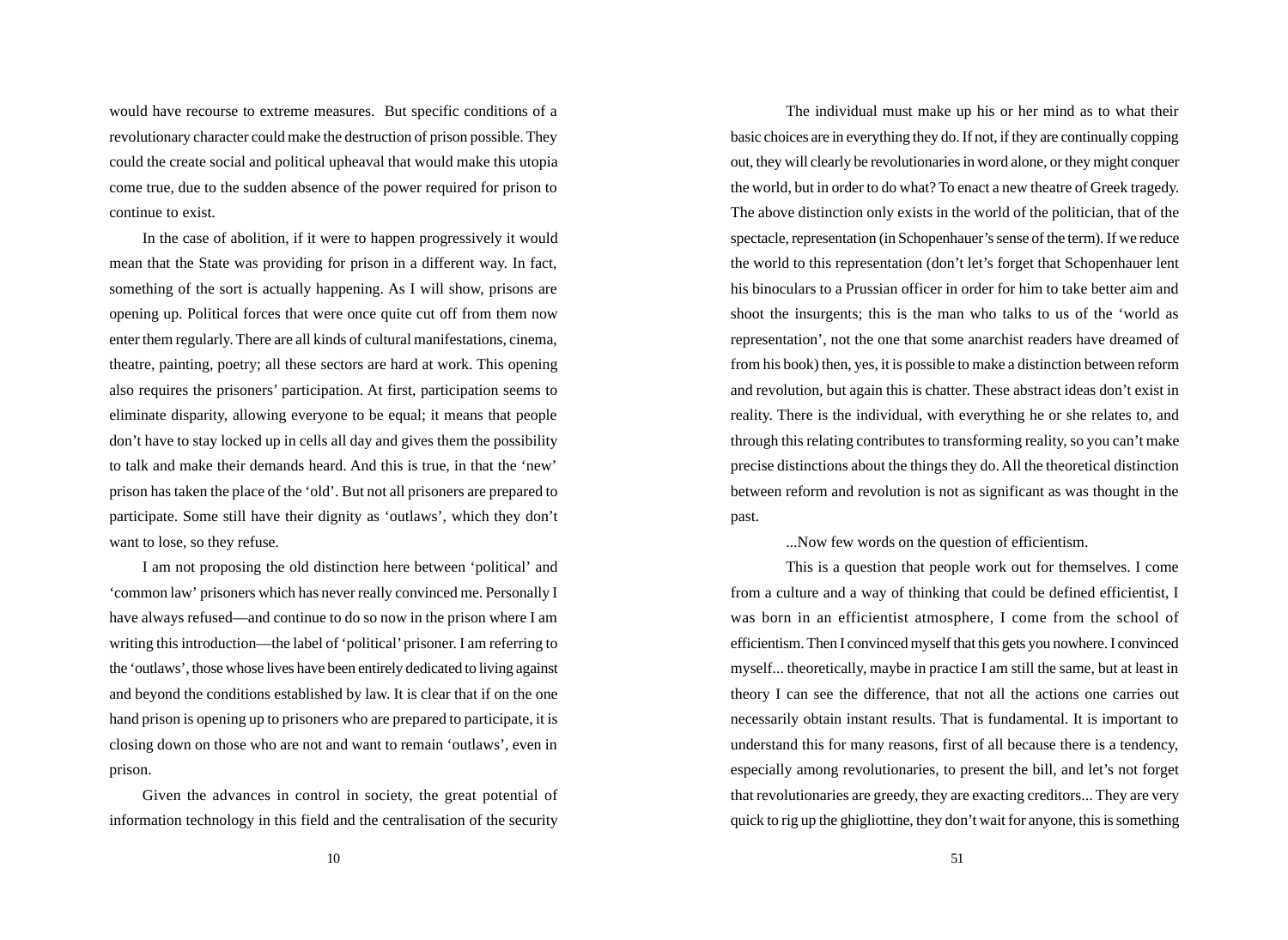be attacked. That doesn't mean to say that once it has been decided to attack them they will all disappear. Or that because we have attacked them once we can say we are happy and will do nothing else to destroy them. I remember the attempt to destroy the prison of Sollicciano when it was being built. The attempt was made, but the prisons of Sollicciano were built all the same. But what does that mean, that the attack was pointless? I don't think so. Because if we were to come to the conclusion that Riccardo did, perhaps by a slip of the pen, as I'd like to think, we must condemn everything we do. Because nothing that revolutionary and anarchist comrades do is guaranteed to obtain the desired result and reach its goal in absolute. If that were the case we would really all be at peace.

Concerning Riccardo d'Este's text, it should be said that I don't just know his ideas from reading the pamphlet on prison, but also through having spoken to him. Riccardo is a fascinating person, but when you listen to him, or read him, you do well to separate what he writes from what he says, the wheat from the chaff, to see how much is valid and how much is the fascinating way he says it.

In my opinion, a separation of the kind he makes on the question of a possible interaction between reform and extremism doesn't exist. In reality there are not struggles that are reformist and others that are revolutionary. It is the way that you carry out a struggle that counts. As we said earlier, the way you behave with others counts a great deal: if I behave with my companion in a certain way, am I a reformist or a revolutionary? No, these are not the alternatives, it is more a question of seeing whether I am a bastard or not. And if I make a distinction between my way of being and my way of acting, my way of being in the intimacy of my relations with those close to me and my 'political' way of appearing, then the distinction about reformism becomes valid. It is absurd to talk about these concepts in abstract.

services and the police, at least at the European level, we can well imagine that those going against the law in the not too distant future really will have the absolute determination of the outlaw.

We can sum up by saying that the project of power for the future is to abolish the traditional prison and open it up to participation, and at the same time create a new, absolutely closed version: a prison with white coats where the real outlaws will end their days. This is the prison of the future, and those who are talking about abolition will be happy, in that in the future these prisons with white coats might not even be called by such a hateful name, but rather clinics for mental patients. Isn't someone who insists on rebelling and affirming their identity as an 'outlaw' in defiance of all propositions to participate in society, absolutely mad? And do mad people perhaps not constitute a medical rather than a penitentiary problem?

Such a society, having a greater capacity for social and political control, would call for everyone to collaborate in this repressive project, so would have less need to have recourse to sentencing. The very concept of sentencing would be put in question. Basically, most of the prison population today are people who have committed 'crimes' such as taking drugs, drug dealing, petty theft, administrative offences, etc., which from one moment to the next might no longer be considered such. By removing these people from prison and reducing the probability of more serious offences such as robbery and kidnapping through increased levels of social control, few actual real crimes will remain. Crimes of passion could very well be dealt with through recourse to house arrest, and that is the intention. And so, who would remain in prison under such conditions? The few thousand individuals who refuse to accept this project, who hate such a choice and refuse to obey or put themselves down. In a word, conscious rebels who continue to attack, perhaps against all logic, and against whom it will be possible to apply specific conditions of detention and 'cure' closer to that of an asylum than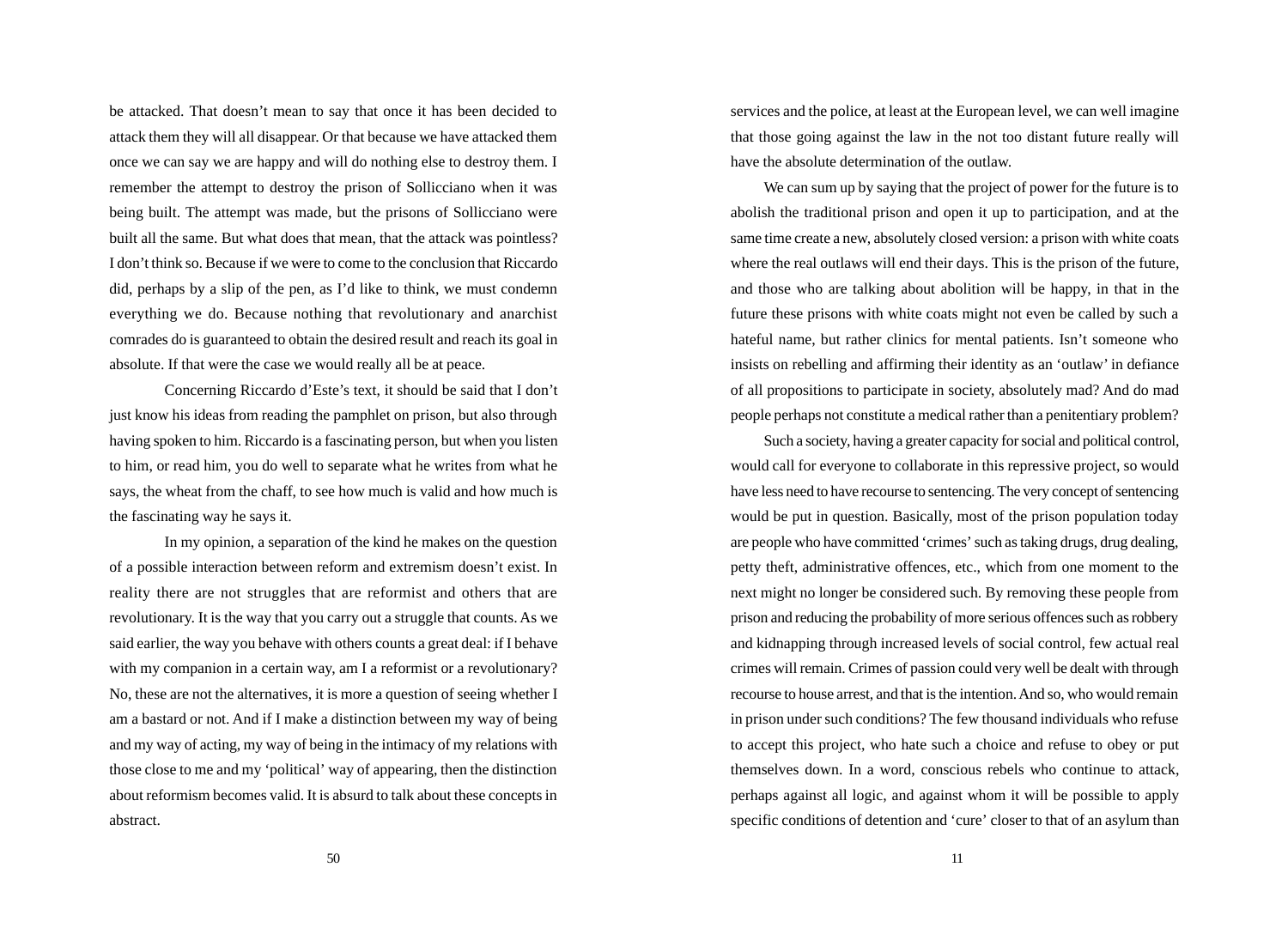an actual prison. That is where the logical premise of prison abolition leads us in the last analysis. The State could very well espouse this thesis at some time in the not too distant future.

Prison is the most direct, brutal expression of power, and like power it must be destroyed, it cannot be abolished progressively. Anyone who thinks they can improve it now in order to destroy it in the future will forever be a captive of it.

The revolutionary project of anarchists is to struggle along with the exploited and push them to rebel against all abuse and repression, so also against prison. What moves them is the desire for a better world, a better life with dignity and ethic, where economy and politics have been destroyed. There can be no place for prison in that world.

That is why anarchists scare power.

That is why they are locked up in prison.

Alfredo M. Bonanno Rebibbia prison, 20 March 1997. more repressive and more closed, totally closed, towards the minority that does not accept bargaining, does not want to participate and refuses to even discuss anything. That is why I have spoken of the relationship between participation and division, a relationship that is anything but obvious at first sight. Things that seemed so far apart turn out to be close together: participation creates division.

So, what to do? We have often asked ourselves this question as far as prison is concerned. I've just read a little pamphlet. I hardly ever read anything about prison on principle, because it disgusts me to read these texts that go on and on about it. But, as I had been asked by some comrades, I accepted a 'family' discussion, let's say. So, I was saying, I read this pamphlet. It was published by the comrades of Nautilus publications and contained an abolitionist text on prison, then an article by Riccardo d'Este\*. It was interesting, even though I didn't understand exactly what he wanted to say, I mean, whether he was making a critique of abolitionism or not, or whether he couldn't manage to do so completely, given that he was presenting this pamphlet. But there's something I don't like in this text and that is what I want to say, and when I see Riccardo I'll tell him. He condemned, absolutely and without appeal, those who have theorised or carried out attacks against prisons in the past. This judgement seems wrong to me. He says this... bear in mind that Riccardo is a very good comrade whom you perhaps got to know at one of his conferences here in Bologna... he says, 'These attacks were nothing, they were senseless, in fact they have built the prisons anyway.' But come on, dear man! You who are against efficientism in everything else, you say something that is eminently efficientist. What does 'they built the prisons anyway' mean? Perhaps anything we do, when it doesn't produce the desired result, or doesn't reach the desired goal, isn't worth a damn? Sorry if I put this so simplistically, but the question of the attack on prisons is of particular interest to me. But no! Prisons must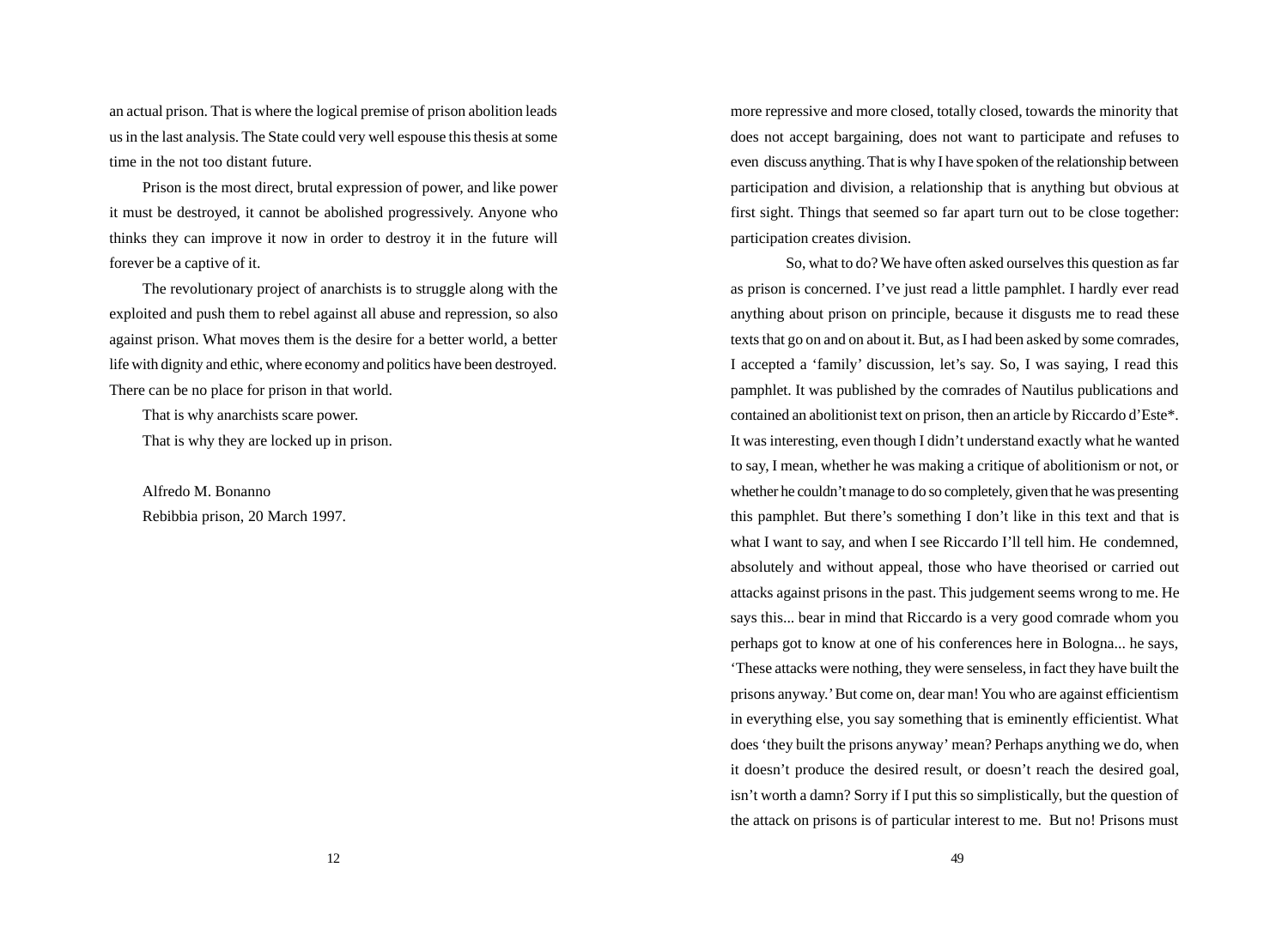Much remains to be said concerning the question of accepting a relationship with the prison institution. I am not going into all that today, having done it many times in the past. But let's take the question of parole. This is not something that can be summed up as a direct relationship between prison and prisoner. Before parole is granted there is a whole procedure called 'treatment' (the choice of the word is no coincidence, in that the prisoner is seen as a patient). The treatment is a series of decisions that he or she must make one after the other. It begins with a meeting with the psychiatrist, then there is taking a job inside the prison and that depends on your not having had any problems inside, so it's something that goes on for two or three years. That's it, you have to choose the road of bargaining with power well in advance. A legitimate choice, for goodness sake, but always in the optic of that desistence for which one says, 'I don't feel like carrying on. I'm not damaging anyone and I'm going to take this road'... Well, if the guard behaves in a certain way I pretend to look at the wall that seems to have got very interesting all of a sudden; if there's a problem, I'm not saying a revolt, but a simple problem, I stay in the cell and don't go out into the yard. All this involves a choice, there is no clear alternative between detention and parole, that's pure theory, in practice it's not like that. Basically this problem exists for prisoners who have a coherence as revolutionaries. But prisoners in general, who find themselves inside for their own reasons and have never claimed any 'political' identity no matter how rarified this concept has become, see things in terms of the practicability of a choice and do not pose themselves such problems even remotely. They have their own personal history and the way it fits in with what the law offers them. This itinerary takes two or three years, it's not something that happens in a day.

Of course, the prison of the future, which I believe will be far more open than the present one, will receive more attention so will be far

### Locked Up

*Voici le temps des Assassins* Rimbaud

The prison question is something that anarchists and the revolutionary movement in general have been involved in for a long time. We come back to it periodically because for many of us it is something that touches us directly, or touches comrades close to us, whom we love.

To know what prison is like and why it exists and functions, or how it might cease to exist, or function better according to one's point of view, is no doubt a very interesting subject. I have heard many talks, conferences and debates in the past, particularly about ten years ago. At that time reality was seen analytically due to a certain marxism that was boss of the political scene both culturally and practically, and the main aspect of the debate on prison was the 'professionalism' with which it was carried on.

 One was usually listening to, or imagined one was listening to, someone who knew something about prison. Well, that's not the case here. In fact, I don't know all that much about prison. I'm not aware of knowing much about prison and I'm certainly not a specialist on the subject, and even less someone who has suffered all that much, …a bit, yes. So, if that is the way you see things, I mean from a kind of professional point of view, don't expect much from this talk. No professionalism, no specific competence. I should say right away that I feel a kind of repulsion, a sense of profound disgust for people who present themselves on a particular subject and split reality up into sectors declaring, 'I know all about this subject, now I'll show you.' I don't have that competence.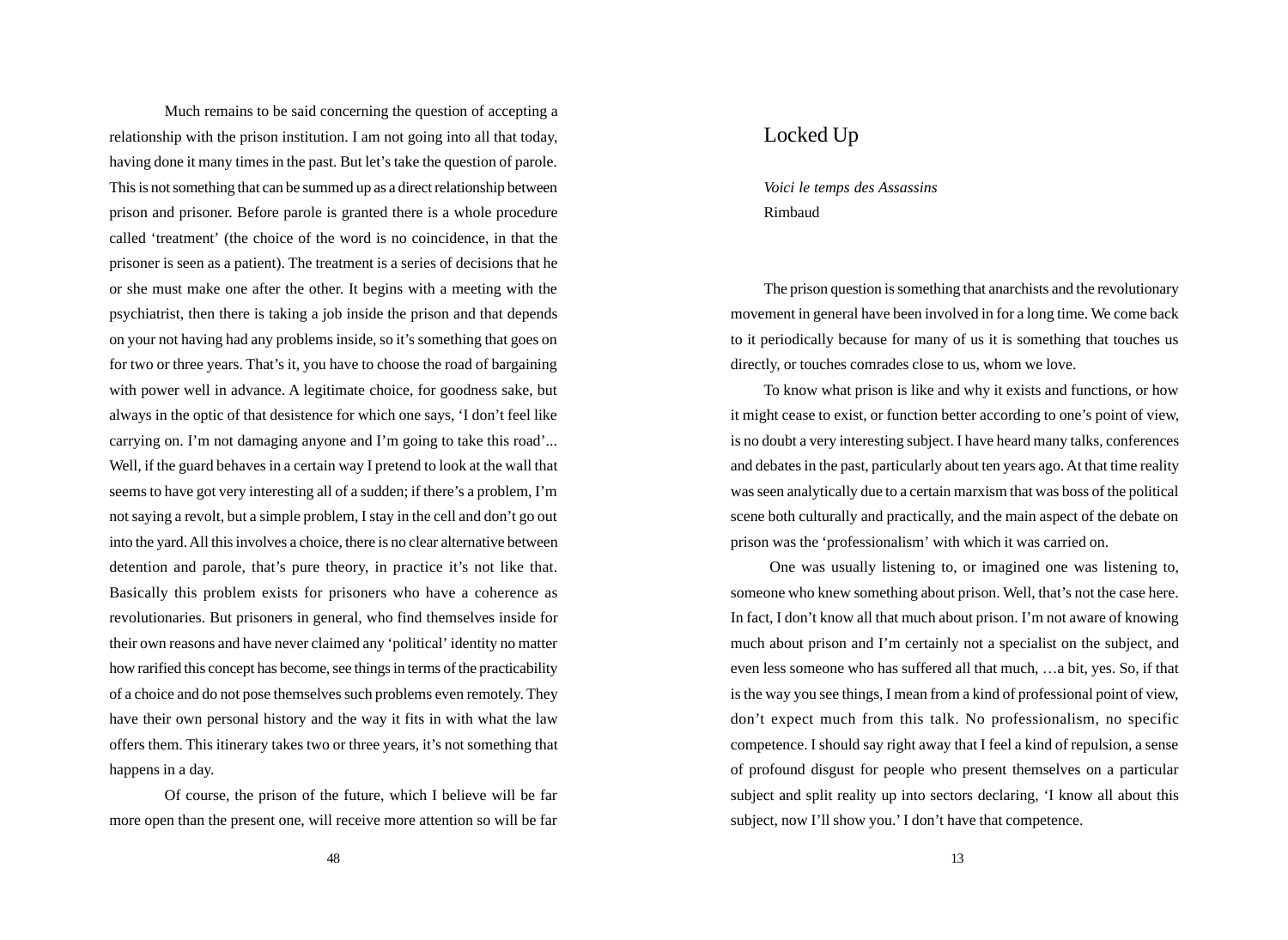I have had my misfortunes of course, in the sense that I first went to prison over twenty years ago and, in fact, when I found myself locked up in a cell for the first time I found myself in great difficulty. The first thing I wanted to do was destroy the radio, because it was a very loud transmission and after a few minutes locked up in there I felt as though I was going mad. I took off a shoe and tried to smash the object that was making such an obscene din. The noise was coming from an armoured box screwed into the ceiling next to a light bulb that was constantly lit. After a few minutes, a head appeared at the peephole of the armoured door and said, 'Excuse me, what are you doing?' I answered, 'I'm trying to ...', '-No, that's not necessary, all you have to do is call me, I'm the cleaner, so I switch off the radio from outside and everything's okay.' At that moment I discovered what prison was, and is. There, that sums up my specific culture on the subject of prison. Prison is something that destroys you, that seems absolutely unbearable, —'how on earth will I be able to survive in here with this thing driving me crazy'...snap, a little gesture, and it's over. This is my professionalism on prison. And it is also a little personal story concerning my imprisonment.

There have been many studies about prison of course, but I know little about them. Bear in mind that these studies have not only been carried out by specialists of the sociology of deviance, but even by prisoners themselves, and funded by the Ministry. One such study concerns Bergamo prison. I saw it and found incredible stuff in it, amazing graphics, massive statistical explanations about the prison population there over a period of three years, I think it was. However, these studies are completely useless, they are not serious material that could really be presented to the people who actually make decisions. In my opinion one shouldn't overestimate scientific instruments and their capacities, especially in this field. The social sciences are not precise sciences that make it possible to speak of scientific

Participation causes further separation, a greater division inside the prison, because the few people of a consciously illegal disposition, that is to say the ones who really are 'outlaws', stand out. In a prison population of, let's say, one hundred prisoners, you can already distinguish them in the yard. There you can see who the serious people are and who are not, and you can see that in many ways, from the many signals they give out. A whole discourse develops inside, based on the way they walk, the choices they make, the words they use. I know, many of these things can be taken the wrong way. I am not praising stereotypical behaviour, what I'm saying is that there's a specificity inside prison. There is the prisoner who is aware of his job of being a prisoner, his qualification as a prisoner, and there is the prisoner who finds himself locked up by mistake, who might very well have been a bank manager, or simply a poor idiot. There is even the prisoner who finds a transitory systemization in prison, who sees prison as a passing accident (as short as possible) or a form of social assistance. I have seen people get themselves arrested just before Christmas because at Christmas they give Christmas dinner (you think that's nothing?), or to get properly cleaned up, or to be cured, because for many of them there is no other way to get treatment—and there is not one but hundreds of such cases.

But there is another prison population, those who pride themselves in being 'outlaws', in being able to attack determined structures of the State their own way. This population is obviously not prepared to play the game of participation, so will stand out and be subjected to very precise separation. That is why participatory prison is a prison of division, because it separates. Not all are able to participate at the same level, not everybody accepts a dialogue with power. And the greater the participation, the greater the number of signals that come from it, the more the sectorialisation of the prison world becomes visible.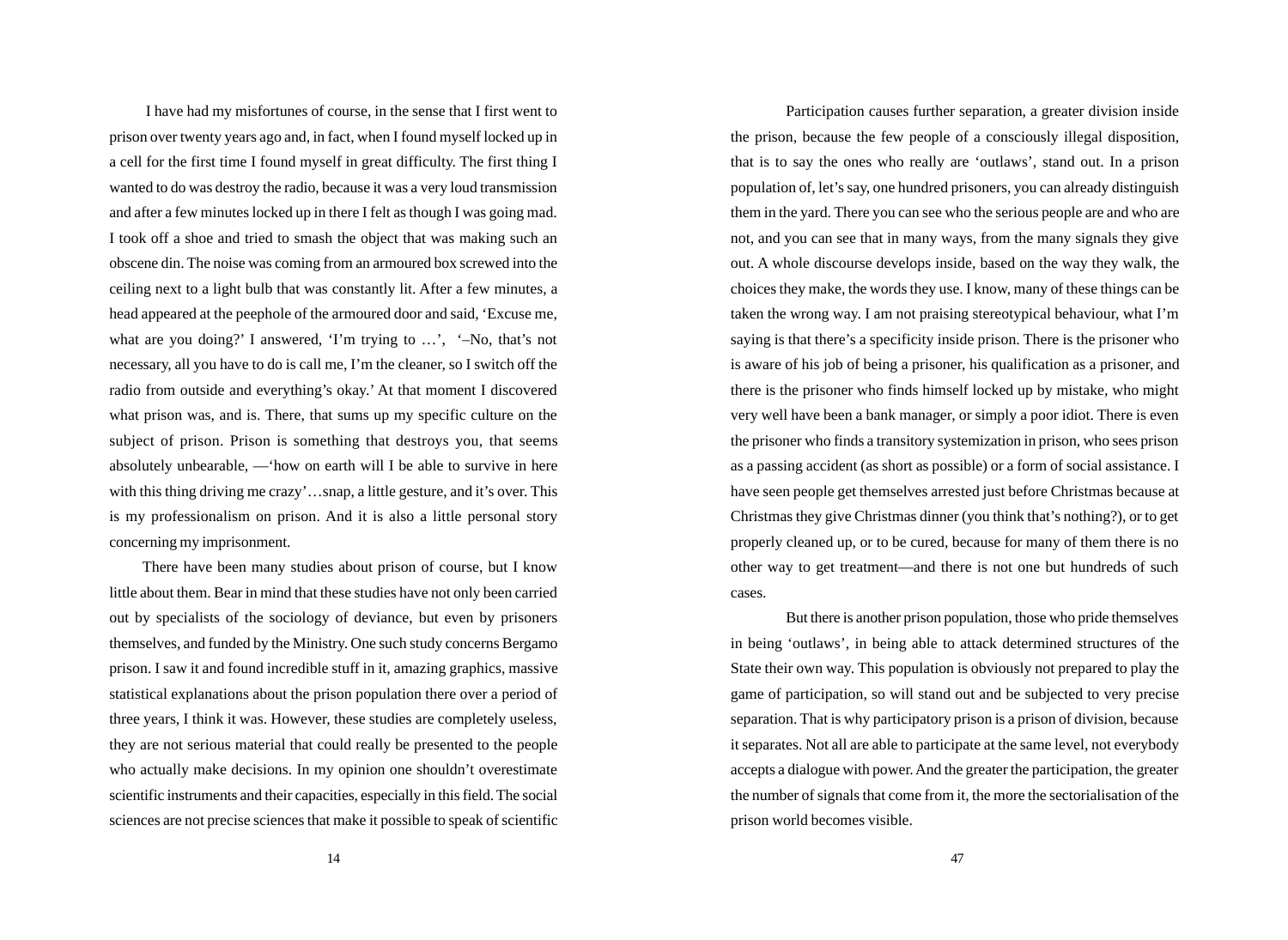in this participation. Let's try to illustrate this concept better, because it is not very simple. You can see participation everywhere, in schools, in the factory, in the various functions of the unions, in school and factory councils, basically in the whole world of production. Participation comes about in different ways according to the situation. In the ghetto areas of cities, for example. Take the St Cristoforo area in Catania [Sicily], for example. It is one of the biggest ghettoes in the town, with a high concentration of social problems, but things are changing, there are the family consultancies, whereas once the police couldn't even circulate there. How has this greater participation changed the area? Has is brought it closer to or taken it further away from the rest of Catania? That is the question. In my opinion, it has isolated it from the other areas even more, by making it even more specific. In my opinion, the aim of participation is to divide.

Prison is opening up to participation, there are structures for an inside-outside dialogue, such as 'Prison-territory', let's say, composed of a bunch of swindlers, third-rate ideologues, representatives of town councils, unions and schools, and delegations from the Bishopric. All this mob do is to get authorisations to go inside the prison based on article 17, and contact the prisoner, thereby establishing a contact between inside and outside. Any prisoner has one hundred, one thousand problems, he or she is like a patient. If you go into a hospital and talk to a patient, they have all the illnesses in the book. If you go into prison and talk to a prisoner you will find that he or she has a thousand problems. Above all, they are always innocent, didn't do anything wrong and their family is always needy. Well, the things prisoners always talk about. On the other hand, they each look after their own interests and, in any case, it's not appreciated in prison for someone to come out with, 'Prison doesn't do anything to me, it's bullshit, rubbish...', no, that wouldn't go down well.

research. There are many instruments, but they are practically useless. The mathematical instruments we have at our disposal are constantly being devalued, we are now aware that they prove absolutely nothing. It is impossible to come to any conclusion. You can't say, as you can with mice, 'given that there are x number of people in prison, let's see what happens'. It's not so simple. People are not mice, fortunately. And moreover the science that studies people, sociology, is for the main part a lot of codswallop. Fortunately.

But what *are* the various theoretical positions concerning prison? I think we could say there are many, but they all leave a lot to be desired. Generally speaking, I'm not particularly interested in them. There are the various disquisitions of the philosophers, and there is the chatter of the socalled specialists. One or two theoretical positions bore a little more weight, about say twenty years ago. One historical theory links prison to a particular view of the evolution of capitalist forms of production. Here we see a patched-up reconstruction that goes like this: the old prison corresponded to pre-capitalist or pre-mercantile production, then there was the mercantile prison, the capitalist prison, the imperialist prison… well, all rubbish in my opinion! And I don't care if it's possible to talk about a post-industrial prison today. It seems stupid to me, but there are actually people with the desire and capacity to do so, who even manage to sell this nonsense off as something interesting. To me this theoretical posing is nothing but sociological gymnastics.

The main supporters of prison, without actually realising or desiring it, are the prisoners themselves. Just like the worker who sees himself in the dimension of the factory, if he is a factory worker, or in any case in the chains that hold him down. As Malatesta said, being accustomed to the chains we don't realise that we are able to walk, not thanks to them but in spite of them, because there is something that is unclear. Often, when talking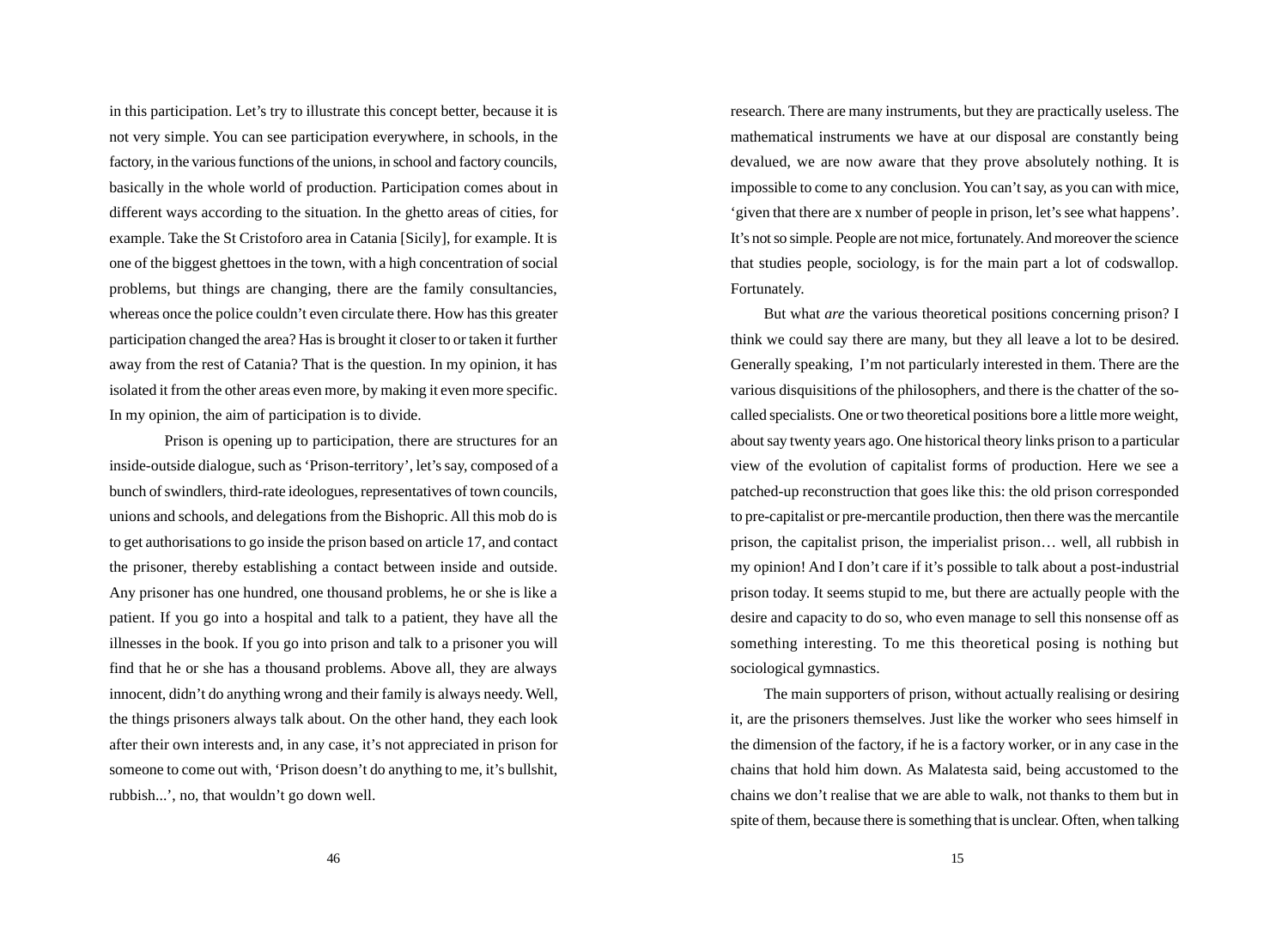to a prisoner who has done twenty, even thirty years' prison, he will tell you about all the woes of prison life etc., of course, but you also realise that he has a love-hate relationship with the institution, because basically it has *become* his life. And that is part of the problem. So you realise that you cannot work out a critique of prison by starting off from the ideas and experiences that come out of it, because the experience is certainly negative and full of repulsion and hatred of the place, but it is always ambivalent, like all experiences of life. I have lived this myself and I can't explain how I felt it growing inside me. Human beings are not automata, they don't see things in black and white. Well, it happens that the instant you get out of prison you have the sensation that you are leaving something dear to you. Why? Because you know that you are leaving a part of your life inside, because you spent some of your life there which, even if it was under terrible conditions, is still a part of you. And even if you lived it badly and suffered horribly, which is not always the case, it is always better than the nothing that your life is reduced to the moment it disappears. So, even pain, any pain, is better than nothing. It is always something positive, perhaps we can't explain it but we know it, prisoners know it. So they are precisely the first to support prison.

Then there is common sense, this massive stumbling block, that cannot see how it would be possible to do without prison. In fact, this common sense pushes proposals for the abolition of prison up a blind alley, showing them to be ridiculous because such proposals want to have their cake and eat it, whereas it would be far easier to simply say, 'prison is necessary in the present state of affairs'. How can I put the jeweller's right to safeguard his property before my right to take his jewels at gunpoint, I who have no money and nothing to eat? The two things are a contradiction. How can I overcome this contradiction by putting it at the level of a universal contract or a natural right desired by God, the Devil, Reason or Kropotkinian

between prisoners. The Dozza, for example, is a model prison. Built as a special high security prison, it is now being used as a normal one and it is infinitely worse than the old San Giovanni. I have been in both and can honestly say that the Dozza is worse. But whereas there were bars over the windows at San Giovanni, then the metal grid behind the bars, then the ventilation grid, in the Dozza there are only vertical bars and so you seem to be more free but with all that conditions on the whole are worse, they are more inhuman. Whereas at San Giovanni you couldn't leave your cell and walk about in the wing, in the Dozza you are free to do so (always in the hours fixed by the direction) so, there are differences... But these are, you might say, pulsations within the prison system. It's sufficient for something to go wrong and the wider berth immediately restricts itself. If instead of one prisoner hanging himself every 15 days there is one a week, things immediately start to change. At the end of 1987, precisely at the Dozza,there was a simple protest which the prison authorities responded to with an armed attack against the infirmary, led by the nazi-style military commander of the prison. In such situations prison changes in a flash.

But these pulsations inside particular prisons are related to the pulsation of development and transformation in the prison system as a whole, which is moving towards an opening. Why is this? Because it corresponds to the development of the prison system, the extension of its peripheral structures and the structures of the State as a whole. That is to say, there is more participation. This concept deserves to be looked at more closely. Bear in mind, on the basis of what we were saying before about contradictions, that the concept of participation is not at all separate from the concept of separateness. I participate and in an initial phase of this participation I feel closer to the others who participate along with me. As this increases, however, the very process of participation isolates me and makes me different from the others, because each one follows his own road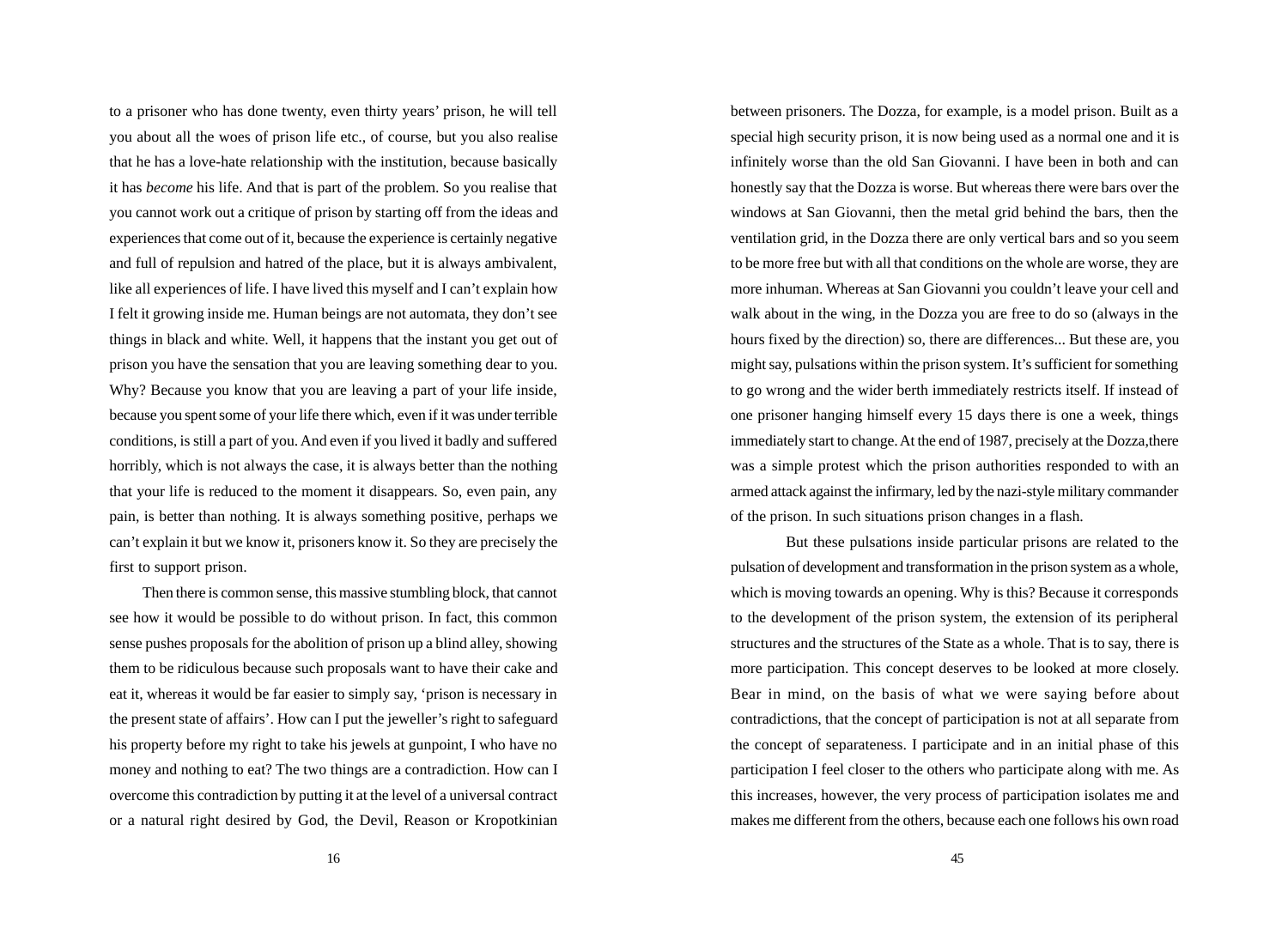hours, let's say, with one's legitimate partner, and it was almost completely negative.

Now let's look at the final part of the question, if you are not too dazed. What can the perspective of prison be? That is, in what way is power trying to restructure prison conditions which, obviously, are never static? Prison is uncertain by definition, so you never know what's going to happen. This uncertainty is also ambivalent as far as the rules are concerned. There is a law that says that the prisoner must be given a copy of the prison rules when he or she arrives, in order to read and respect them, if they want. In some prisons, like the Dozza in Bologna, for example, they give a three page extract, but the actual rules are a beast of 150 pages. So incredible things happen. If someone gets hold of all the rules and reads them carefully they can end up creating problems for the institution.

I said prison is something that is constantly undergoing profound transformation and, in my opinion (this is my personal idea), is moving towards an opening, that is, it is tending to open up and have people participate. In the seventies it took you about an hour to make a fried egg or a coffee in your cell, because you had to make a kind of construction with empty match boxes covered in silver paper from cigarette packets, then put solid gas under it, the so-called 'mela', then light this thing, always messing about with this alchemy near the toilet because there were no tables or chairs. You had to fold up the bed in the morning so there was a kind of platform to sit on. There is a considerable difference between these primordial conditions and those of today where there are even structures where you can cook in the judicial prisons as well as the penal institutions (the latter are even better equipped and more 'open').

The reform has been approved. This reform has certainly improved prison conditions to some extent, of course. It has created a few extra moments of sociality, made other things worse, and led to greater disparity animism? The only way to look at the problem is the elementary one: if all goes well, I take the money, if it doesn't I do my time. I have spoken to many robbers and one of the first I met said to me, 'Listen, you who can read and write, take a piece of paper and do the sums. How much can I earn in three years working in a factory? (At the time the factory wage was about 15 million [old lire] a month). And, he continued, 'If I do a robbery and it goes well I take more than 15 million: 20, maybe 30. If things go wrong I do three years and I'm back where I started. Moreover, if it does go wrong, I'm not working under a boss who drives me crazy for three years, or in Germany, sleeping in Portacabins. I'm in jail and at least I'm respected here. I'm a bank robber and when I go out into the yard I'm seen as a serious person, not a poor sod that lives from his labour.' Frankly, with all my science, I was at a loss for words. What he said didn't sound wrong to me, even at the level of basic economics. And what could I say? 'But, you know, you can't touch property'. He'd have spat in my face! Or, 'The scales are wrong, you must set them right', but then for him they had tipped the scales once and for all. As Fichte, who knew something about philosophy, or at least he thought so, said, 'Whoever has been defrauded of what is due to him on the basis of the social contract has the right to go and take it back.' And he who said that was certainly not a revolutionary or even progressive.

Common sense prevents us from imagining society without prison. It does well, in my opinion, because common sense cannot always be ignored, and a society under the present conditions of production, with the existing cultural and political relations, cannot do without prison. To imagine the elimination of prison from the present social context is a fine utopia good only for filling up the pages of books by those who work in the universities and write in the pay of the State.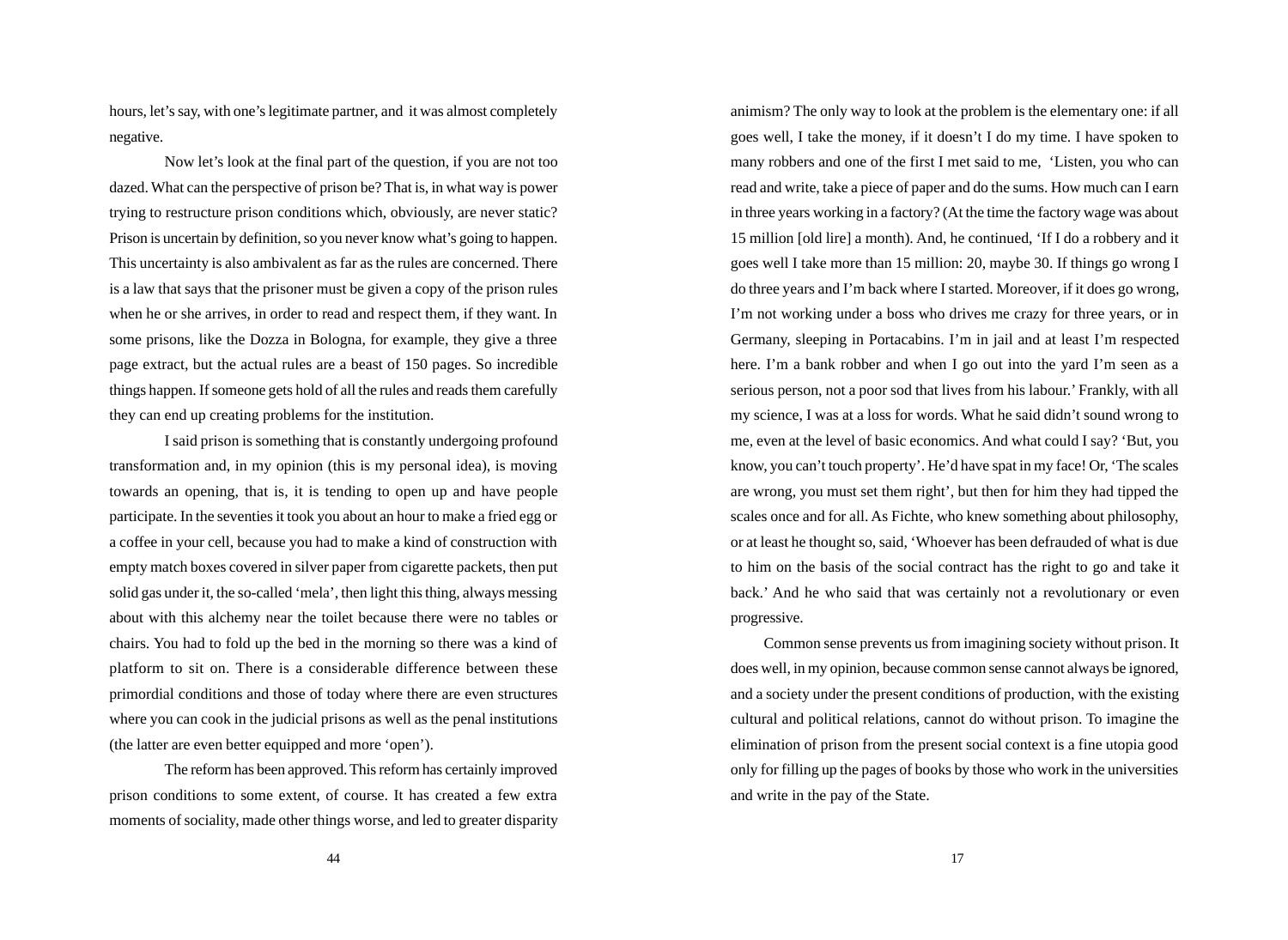The rest, in my opinion, is an absolute waste of time, at least for those who understand anything at all. It might be that I didn't quite get these texts about abolishing prison. Yet I seem to have noticed that some of the people who support abolition, whom I actually know, are the same as those who once called themselves, I'm not saying Stalinists, but at least supporters of the chatter of historical materialism on prison, i.e. they supported the analyses of prison as a reality that is strictly linked to production. These same people are for the abolition of prison today because the current ideas are no longer Stalinist or authoritarian but are of an anarchist or at least libertarian nature. Apart from these people's extraordinary capacity for political evolution, which never ceases to amaze me, I insist that, in any case, concepts such as abolition are still stupid, even if they call themselves anarchist. And why not? Can anarchists not talk rubbish? There's nothing strange about that. There's no equation that says anarchist equals intelligent; anarchists are not necessarily intelligent in my opinion. I know many stupid anarchists. And I've encountered many intelligent cops. What's wrong with that? I've never seen anything strange about that.

Yes, the concept doesn't seem difficult because abolition,—at least as far as I can see, but perhaps I didn't quite get it, and we are here to clarify our ideas—the abolition of part of something, is an ablation. In other words, I take a part and cut it out. Society, of which prison is an indispensable component today, should therefore take prison and get rid of it like you do with a rotten piece of something. You cut it out and throw it in the dustbin. That is the concept of abolition. Abolish prison and put some other kind of social organisation in its place. In order not to be a prison in all but name, it must not foresee sanctions or the application of a sentence, law, the principle of coercion, etc. What they possibly don't want to see is the fact that abolition of prison implies the upturning of the situation that is juridically created between the victim and the perpetrator of the crime, the

So, to get back to the point. Of course, prison is composed of the walls, the cop with the machine gun patrolling them, the exercise yard, the mist that descends on the yard and you don't know where you are, what planet you're on, whether you're in exile, on the moon, etc. But, basically, prison is the cell. And you can be alone in that cell or with others, and these are two separate conditions and two different kinds of suffering. Because yes, we are strong, etc., but I have done prison alone, and it's no joke. The last time I did almost two years alone, and it was heavy. Perhaps with others it is even heavier, or at least it is heavy in a different way because the animal man behaves strangely in reclusion and so... This is a rough outline of the problems to do with prison, told lightly, and I won't go into certain other questions.

I had made a note of some other problems but they are not very important. I just want to mention a couple of things, first the smell. Prison has a particular smell that you never forget. You smell it in the morning. I remember, it's a smell that you find in three other places: bars when they open in the morning, billiard rooms and brothels. In places where the human animal finds itself in particular conditions of suffering there is a particular odour, and prison has this smell and you never forget it, you notice it most in the morning when they open the armoured doors, don't ask me why. The other problem is noise, the noise is really something terrible, there's no way you can get used to it. It's not just the music, the Neapolitan songs that torture you. You can't describe it, it's something horrendous. Whereas a problem of secondary importance, at least as far as I could see, and not only from my own personal experience, was the problem of sexual desire; this is not such a problem as it might seem from outside. I saw the prisoners' response to a questionnaire sent round by the ministry about fifteen years ago concerning the eventuality of setting up a system of so-called love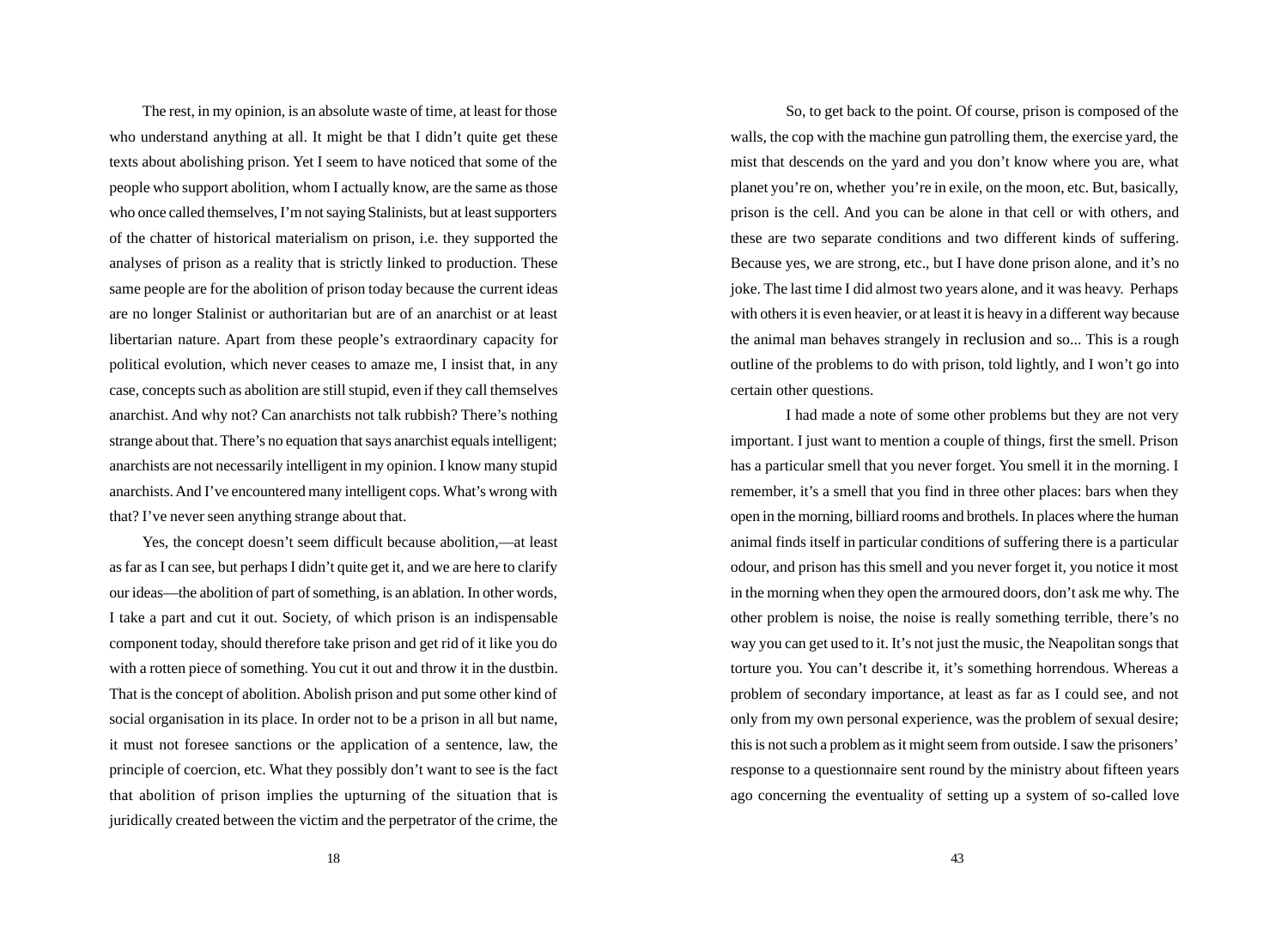screws don't know what prison is, and can I tell you that from personal experience. For example, when I was in Bergamo prison and the other prisoners and I , within the limits of our possibilities, organised—we didn't call it a revolt, but a kind of protest—because they were taking out the plugs we used to block the holes that the screws had made in the toilets to control us even there. All prisoners block these holes as best they can, with anything they can lay their hands on: paper, pieces of wood, hanging towels and a hundred other things. Usually these defences are left alone, but sometimes the governor in Bergamo gave the order to get rid of them, so the screws pushed them out with a pencil. In answer to our protest the governor replied, 'Why are you making such a fuss about nothing, after all we are all men'. What, we are all men? 'You are the governor and I am the prisoner and I don't want the guard looking at me when I'm in the toilet.' So the governor thought that the problem was something trivial. But this barracks camaraderie showed that, although he was the governor of a prison, he had no idea what prison is. Because I do not go to the toilet along with my cell mate, a prisoner like myself, a companion of mine whom you certainly can't, in terms of humanity, friendship and personal relationship, compare to a prison governor, that's obvious. And when the toilet was in the cell, one invented a thousand expedients to find the way to use it alone. The toilet used to be right inside the cell. When I was in prison for the first time, in Catania nearly a quarter of a century ago, I got work registering the prisoners' accounts, and I noticed that many prisoners consumed a huge amount of S. Pellegrino magnesium. When I asked why, they explained that by taking this purgative every week their shit didn't smell, or at least it did less. What does that show us? That the governor and the screws have no idea about what prison is. Because to understand prison, you must be on the *other* side of the door when the guard locks it. There is the question of the key, without the key it's all theory.

so-called guilty party. Today, a separation is between the victim and the guilty one is carried out, and with prison this separation becomes clear. Victim and guilty party must never meet again, in fact they will forever avoid each other. I will certainly never go to Bergamo to look for the jeweller whose shop I robbed. He would call the police as soon as he saw me, there's no doubt about that.

What happens in the case of abolition? The two protagonists of the 'illegal' deed are not kept apart, on the contrary they are put in contact through negotiation. For example, they establish what the damages amount to together and instead of going to prison the person responsible for the 'illegal' deed pledges to repay the damage, in money or through work. For example, it seems that there are people who are happy to have their houses painted, I don't know, that sort of thing. In my opinion, these absurdities start off from a philosophical principle that is quite different to that envisaged by the law.

The separation of the 'guilty party' from the 'victim' also depends on the specific situation, except in cases where this was caused by passion or uncontrollable emotions. In most cases, not only does the guilty one try to escape to save the booty or his skin, he also tries to have as little contact with the victim as possible. Then there is the other aspect of separation, that which is institutionalised by the intervention of the judge, the lawyer, the court, the prison. So, not only separation from the victim but also from society, with the aftermath of the particular attention paid to re-entry into society. In order to avoid too brusque a contact there are often precise police practices: you leave prison, the police patrol picks you up immediately and takes you off to the police station, and you are identified again. You are free because you have finished your sentence, but they are not satisfied. Hence the expulsion orders from certain towns, etc.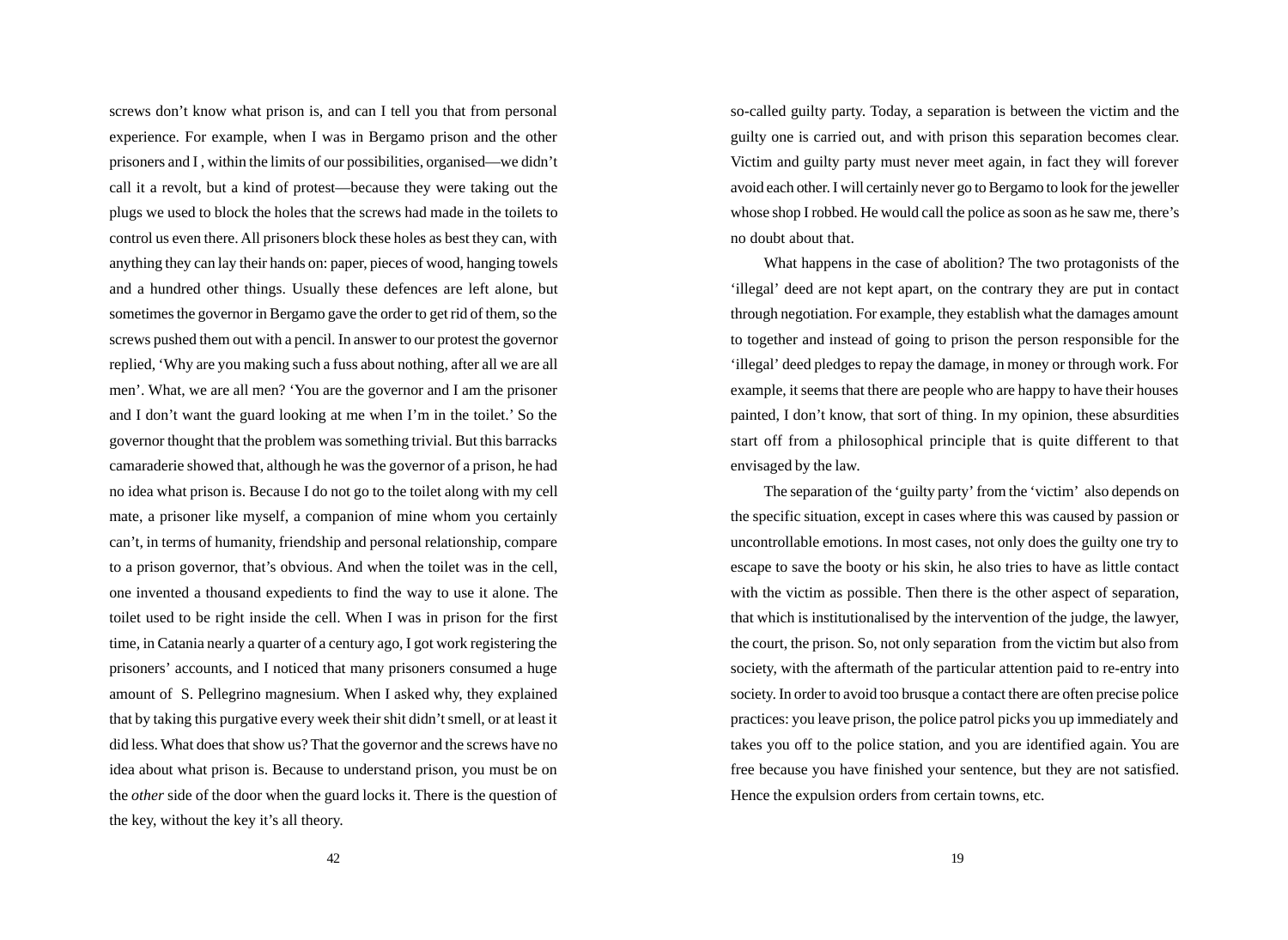Abolition does not foresee any of this. It is a more complex concept, and cannot be grasped immediately. But there remains this curious logical anomaly: in theory ablation is possible, in practice it is impossible in a social context where prison is obviously an essential component.

The destruction of prison, on the other hand, clearly linked to the revolutionary concept of destruction of the State, exists within a process of struggle. In order for what we said earlier to be fully understood, our discourse must not be based on models of efficiency, as that would distort it. The struggles we participate in and their consequences can never be seen as getting something in exchange for what we do, of necessarily getting results from what we put on the carpet. On the contrary, we are often unable to see the consequences of the struggles we participate in, there is a very wide relational dispersion and the end results cannot be foreseen. We have no idea what might happen as far as other people active in the struggle are concerned, comrades doing different things, changes in relations, changes in awareness, etc. All of these things come later, when we think everything is over.

We are having this discussion here tonight, and for me this is also struggle. ...Because it is not enough for me just to talk for the pleasure of hearing my own voice, and I am convinced that some new ideas are entering your heads, just as I am experiencing the joy of being here and feeling your physical presence. We are talking about something close to my heart and I will take this gift you are giving me away with me. Just as I think I can give you something to take away with you that might bear fruit at some time in the future, in another situation, another context. And that has nothing to do with quantity or efficiency. If it means anything at all it means something in practice, in the things we do, in the transformation we bring about, not in the abstract realm of theory or utopia. That is what I am trying to say about the destruction of prison. Because as soon as we put ourselves in the world of dreams is over, now the institution begins, now they are telling me what to do...' Half past seven, you don't go out, you go out at half past eight, in other words, you do everything according to the prison routine, which is obviously what they want.

For example, I don't know, something important... the passage of time is also marked by other things: the milk arrives in the morning (I have thought a lot about these little things, anyway there's nothing else to do in prison so what do you do? You think.), then they bring you an egg or two at ten, then at half past ten or eleven the fruit, then at twelve o'clock lunch, then at two they bring you something else, I don't know, some jam, why? Because that way the time passes, they regulate it for you. The arrival of the food is an event, you frame it within this segregative context and that is what your life boils down to.

All this seems piffle, but in my opinion it is science, real prison science. What do the so-called prison operators who think they know everything, know about all this? First of all, the university professor has never been in prison. Normally those who take an interest in prison don't have the faintest idea of what it really is. Let's leave aside law professors, who don't even know what they are talking about, poor things. We are talking about prison workers who, the closer they seem to get to the inside of prison the less they possibly understand about it. Lawyers and judges yes, they have been inside prisons, but where? In the external part, in the visitor's rooms. Apart from exceptional cases where a superintendent from the court comes into the wing (but he only comes into the wing, not the cells), lawyers and judges don't normally know what a prison is. I'll go further, even the prison workers, the psychologists, social workers, every species of cop, don't know what prison is. In fact, what is their job? They go into rooms that are reserved for them, call the prisoner, have a fine discussion, then go home and eat their dinner. And, moreover, even the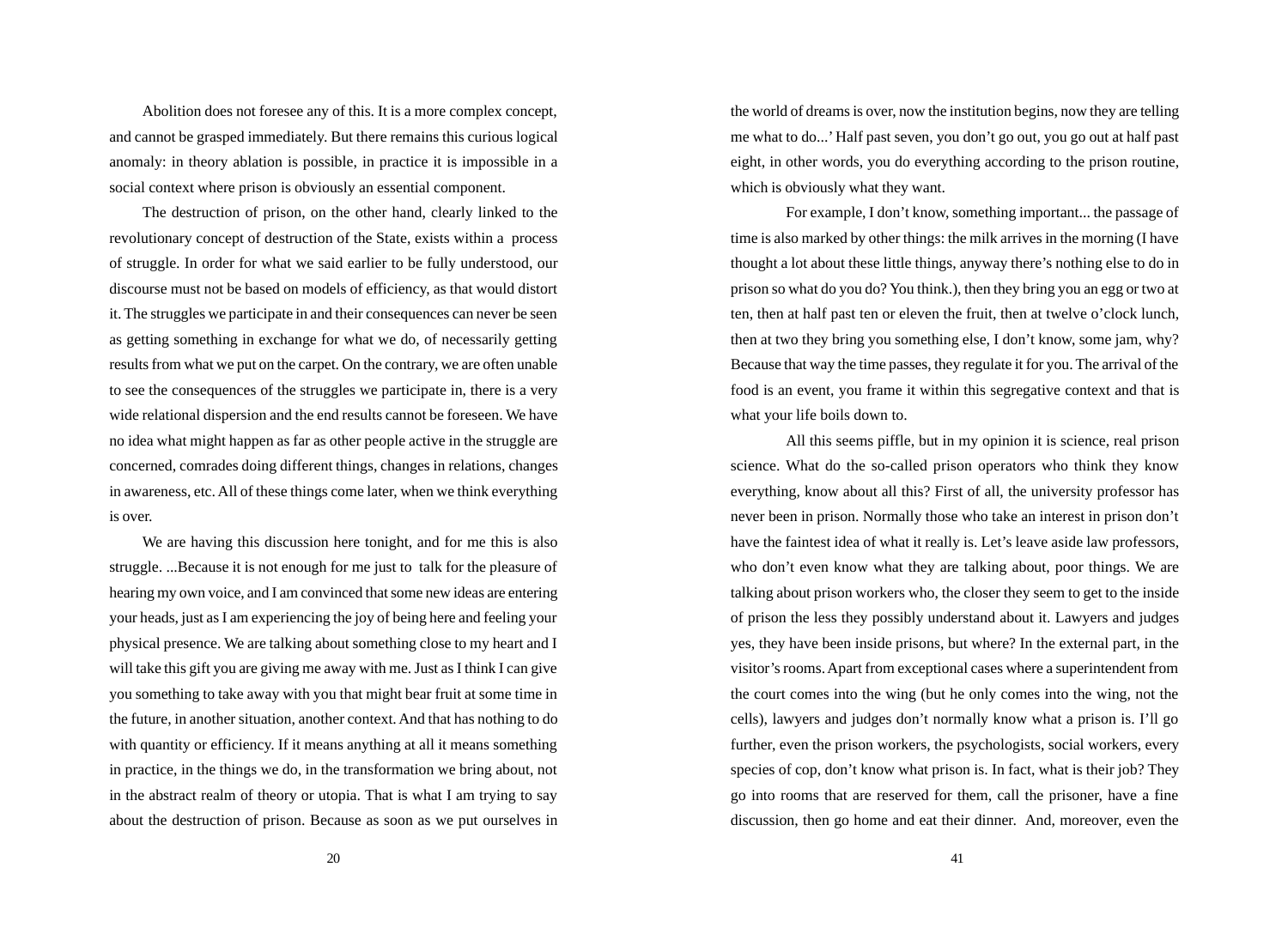there is time in the sense indicated by Saint Augustine, time as consciousness, as the duration of our consciousness. That is waiting. We measure waiting by the beat of our sensations, and its duration is not at all equal to the absolute time of the clock.

Once clocks were forbidden in prison, now, since the prison reform in 1974, they are allowed. And it's worse, in my opinion. Once you never knew what time it was, you guessed it with the sun, or with the prison routine, which constituted a 'natural' clock, an institutional clock, hence you knew that at half past seven the armoured door would be opened and the day would begin. The noise they make in opening that door has its historically recognizable function, which has developed in various ways throughout time. While doing some research on the Inquisition, I found instructions in a manual of 1600 on how to open the door in cases where the Confratelli della Compagnia dei Bianchi, the ones with the white hoods that is, had to take a condemned prisoner to the scaffold. The Spanish Inquisition also existed in Sicily, so they were well organised. Those belonging to this Compagnia dei Bianchi had the job of assisting condemned prisoners during the three days preceding execution. One of their tasks was to ensure that they were ready to be brought to justice, and how did they do that? By inventing a particular technique: they acted as though they were about to take the prisoner to the scaffold. They woke him up early, made a lot of noise, marched in groups with all those entrusted with this operation, the halberdiers, etc.. But it wasn't true, it was merely an atrocious staging, simply to see how the poor devil would react. If they reacted properly, i.e. didn't go crazy, they were considered ready for the final operation. So, opening an armoured door isn't like opening just any door. These wellbuilt young men, instructed in Parma, had received particular dispositions: the armoured door is to be opened with extremely violent blows, the sleeping prisoner must jump up in the air. From that moment he must think, 'There,

this logic and begin to act, even in discussions like this evening, or with other things that we won't discuss here but could go into tomorrow or at some time in the near future, we begin to transform reality. Prison becomes one element of this transformation, and by transformation we mean destruction—partial destruction in view of the final destruction of the State. I am aware that this concept might seem too rash or too philosophical. But as soon as we start to think about it becomes clear because it becomes a basis for all the actions we carry out every day and for the way we behave with those close to us, those we relate to and who put up with us every day, as well as those whom we see from time to time.

 The revolutionary project is also this. There is no such thing as separate worlds, the world I live with my companion, with my children, with the few revolutionary comrades I have met in my life who want to overturn the world, all absolutely separate. That's not so, it's not like that. If I am a bastard in my sexual relations, I cannot be a revolutionary, because these relations immediately transfer themselves into the wider context. I might fool one, two, three people, then the fourth will take me to task and I can't deceive them. There must necessarily be unity of intent, that elective affinity that links me to all my actions, in any context whatsoever, in everything I do, which I cannot separate.. If I am a bastard, it will come out sooner or later.

But let's get back to our argument which we seem to have left a long way off.

Let's look at the whole question of prison, the sentence, the judiciary that supports and makes the sentence possible, and I think that most of you here know more about this than me.

I think it would be good if we were to agree on a very simple line of thought: the concept of the sentence is based on one essential principle the privation that a given person suffers for not having behaved according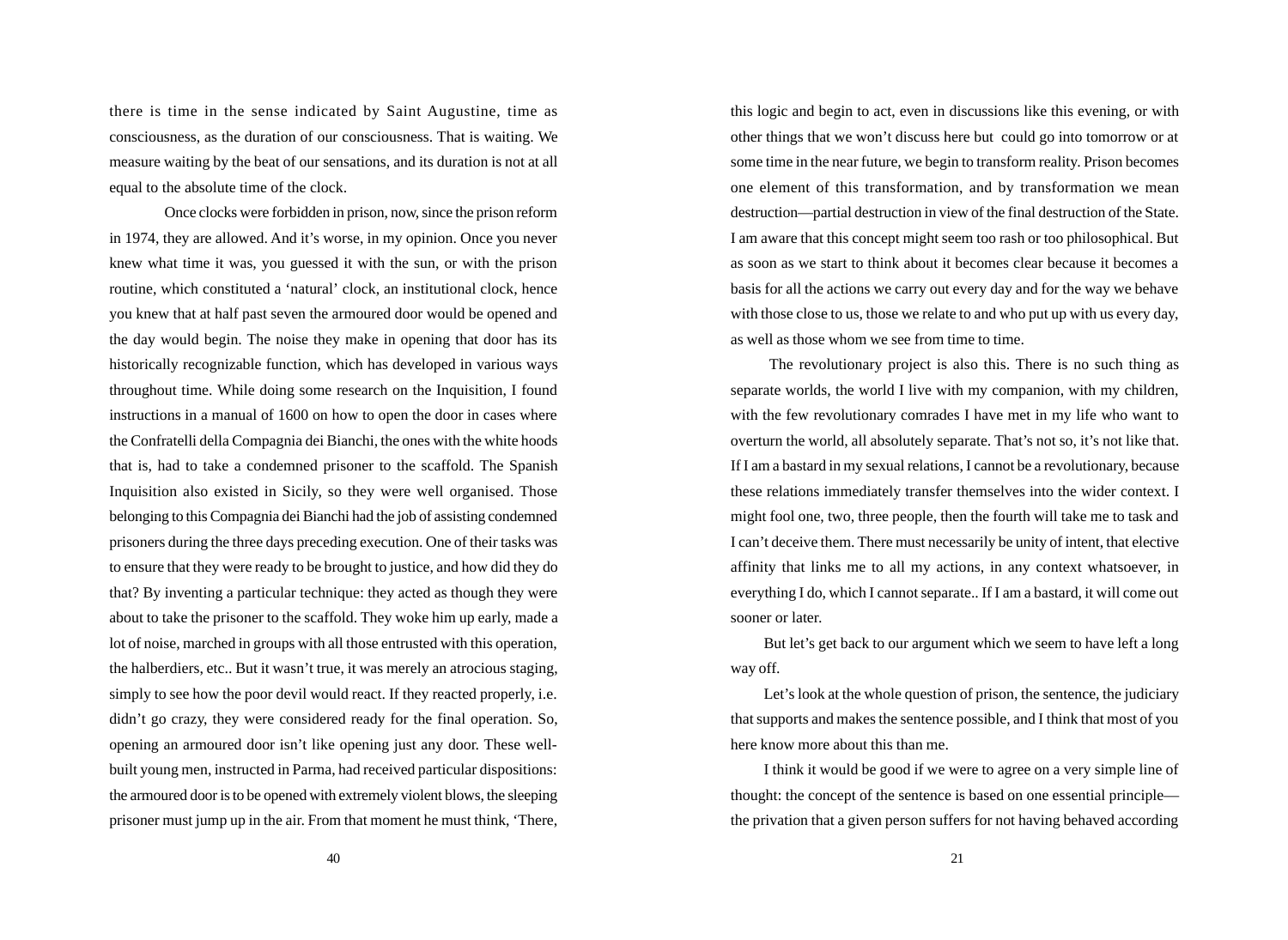to pre-established rules. Now, if we look carefully here, we see that this concept applies to many things, even interpersonal relations. But it only concerns particular sanctions when one finds oneself faced with the law, a State structure that is capable of enforcing the sanction according to preestablished rules, or at least within the ambit of these rules.

What does the State want from the sentence? Not just the State today, which we know to some extent, but the State in general as it has developed over at least the past three hundred years. What does Power, which has not always defined itself the State, want to attain? In the first place it wants to make the so-called guilty party submit to a higher level of physical control than is usual in the so-called free society.

I repeat, I don't have any specific competency in this field but from what I have read, and it isn't much and perhaps not even up to date, the process of control is now mainly entrusted to information technology, data gathering, etc. Basically, the universal recording of our details that is being carried out by the authorities (for example I have seen that they are even filing us through our electricity bills) is, so to speak, a roundup strategy that will end up netting all the fish, so only a few will manage to escape. But this filing is only an approximation. Some countries are far ahead in this field, with very efficient procedures, yet even in these countries there is still some space for extralegal, even if not exactly 'outlaw', activity in concrete terms.

The project of power is certainly omnipresent and intends to include everyone in this data gathering. The more effective preventive control is, the more the State becomes boss of the territory. It is no coincidence, for example, that there is so much talk about the Mafia, to the point of overstepping the boundaries between myth and reality, where it is not clear where one begins and the other ends. I don't know if it's worth going into this question which, although fascinating, is not very important in my that's bullshit. It's bullshit that I've said, me too, to give myself courage, and also to give courage to others, the family, my mother, my father, who were old and were broken-hearted by the visits. When I went to prison the first time they cried, poor things. These are difficult situations, and you project uncertainty towards the outside, you project it on to those who love you, your children, on a whole situation that doesn't disappear with chatter. I remember when, precisely finding myself in isolation for the first time, twenty-five years ago, I started to sing anarchist songs... and I hate anarchist songs. How did I manage to sing these songs in there? I was singing to give myself courage, like a child that starts to whistle or tell fairy stories so as not to be scared in the dark.

The other element, which I experienced palpably, was the deformation of communication. You can't make it to communicate. In order to be able to say something, let's say to change your lawyer, a whole bureaucratic procedure must be gone through: in the evening you have to stick a piece of paper on the armoured door of your cell saying that you want to go to the registry office next day. The next day they call you, and you set off to the office. Calculating, let's say, that it's about seventy-five metres away, you think you'll only be a few minutes, but no! It can take from ten minutes to an hour and a half to cross these seventy-five metres, and, like an idiot, you wait behind each door for some angel in uniform to come and open it for you, trac-trac, and you pass the first, second, third, fourth obstacle and everything else. This changes your world completely. What does it change? It changes your whole conception of time and space. It sounds easy, because we cope with this concept like we do with money, like coins that we use every day. But it's not so simple, because time is not what is marked by the clock: that is absolute time, Newton's time, that has been determined once and for all. Alongside this time there is that of a French philosopher, and this is known as the real duration, that's to say,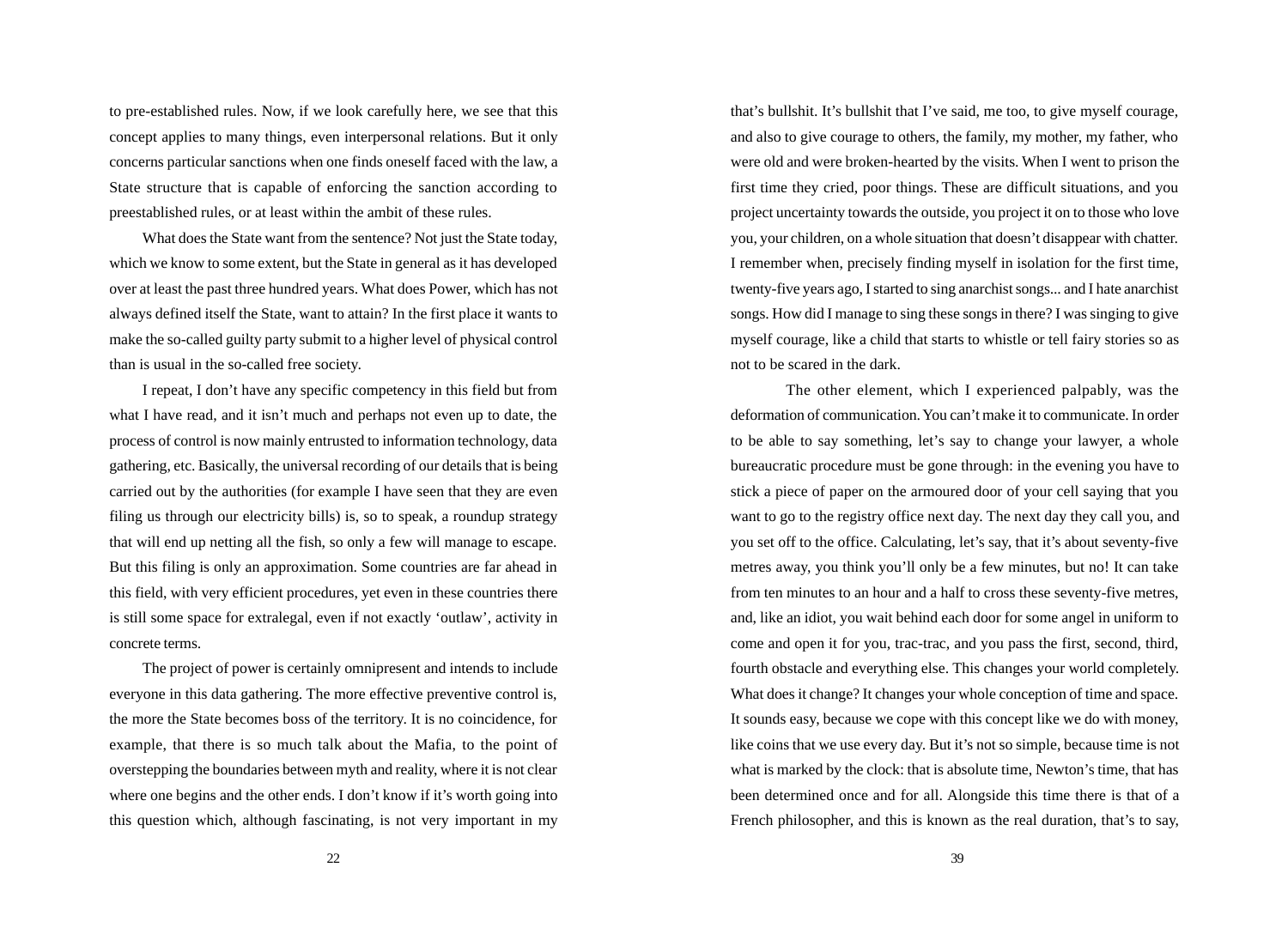composed of lawyers, judges, carabinieri, police, house searches, pushing and pulling, curses, being stripped naked, flexions—once there used to be anal inspections, which anyone who hasn't been subjected to can't imagine—the conditions of detention in the prison... That is the sentence. You are still at the beginning, you still haven't been accused of anything yet, just a few words on a piece of paper bearing an article of the penal code that you don't even understand, but already the sentence enters your blood and becomes part of you. And how does it become part of you? By putting you in a condition of uncertainty. You don't know what's going to happen to you. You can be the most hardened criminal and find yourself in that state of uncertainty, and I know that because I have spoken to people who are apparently in control, people who, when they come into prison, greet the officer in charge, greet this one and that one, but when they go to bed and put their head on the pillow, start to cry. Because the situation is like that, when you come to find yourself in these conditions it's not easy to see how it's all going to end. I've also spoken to many comrades, we have joked together about the situation in prison, but we couldn't deny that we had been placed in a situation of uncertainty where you don't know what to expect the next day... And this condition of uncertainty is perhaps the essential element, the one at the root of all the syndromes, all the specific illnesses, everything that emerges from time in prison. You will be in a condition of uncertainty all the time you are inside. In fact, up until three minutes before you go through the last gate—bear in mind that there are about twenty between your cell door and the outside one—you don't know whether, exactly two metres away from the last gate, a revolt will break out inside, you'll get involved in it and you're lost; you can start talking again twenty years on. So, this uncertainty is practically inside you, you know it's inside you, and you can't say, 'OK, after all I'm a revolutionary, all this doesn't affect me: prison, death, twenty years, two months...', comrades,

opinion. However, there can be little doubt that this is being exploited at the moment, also for the mysterious aim of reaching an equilibrium between the political parties… But, apart from all this, the establishment of strong preventive control should make prison, at least as we know it, far less necessary. So, the function of the sentence is control, and the more this function spreads to the point of becoming preventive, the more prison will tend to change.

We must bear in mind that prison is quite different today to what it was twenty years ago. It has changed more over the past ten years than it did over the last hundred, and the whole process is still moving at this rate. Today, the so-called model prisons are not all that different from the maximum security prisons of the eighties. I don't want to split hairs here, but, in fact, although there were particular forms of control in the maximum security prisons, that was not the main difference. I was held in a maximum security wing similar to Fossombrone at a time when such places existed, and was under article 90 for a few months, so I know what it means: naked body searches every day, dozens of guards outside the cell door every morning, and everything else. These aspects are certainly terrible but they are not the main thing. There are no effectively maximum security prisons left [in Italy] today. Nowadays they may have fewer hours' sociality in some places, the exercise period may only be allowed in two's or three's, but in the future everything could get much worse. Why?

When control covers the whole social territory the so-called spontaneous prison population will be greatly reduced. Many 'crimes' will be declassified and there will be less institutional imprisonment (possibly through the use of electronic devices such as 'Trasponder', electronic bracelets that set off an alarm if you go beyond the assigned perimeter, and so on). Then, yes, there will be a real change in the prisons that remain. Here isolation, psychological torture and white coats will take the place of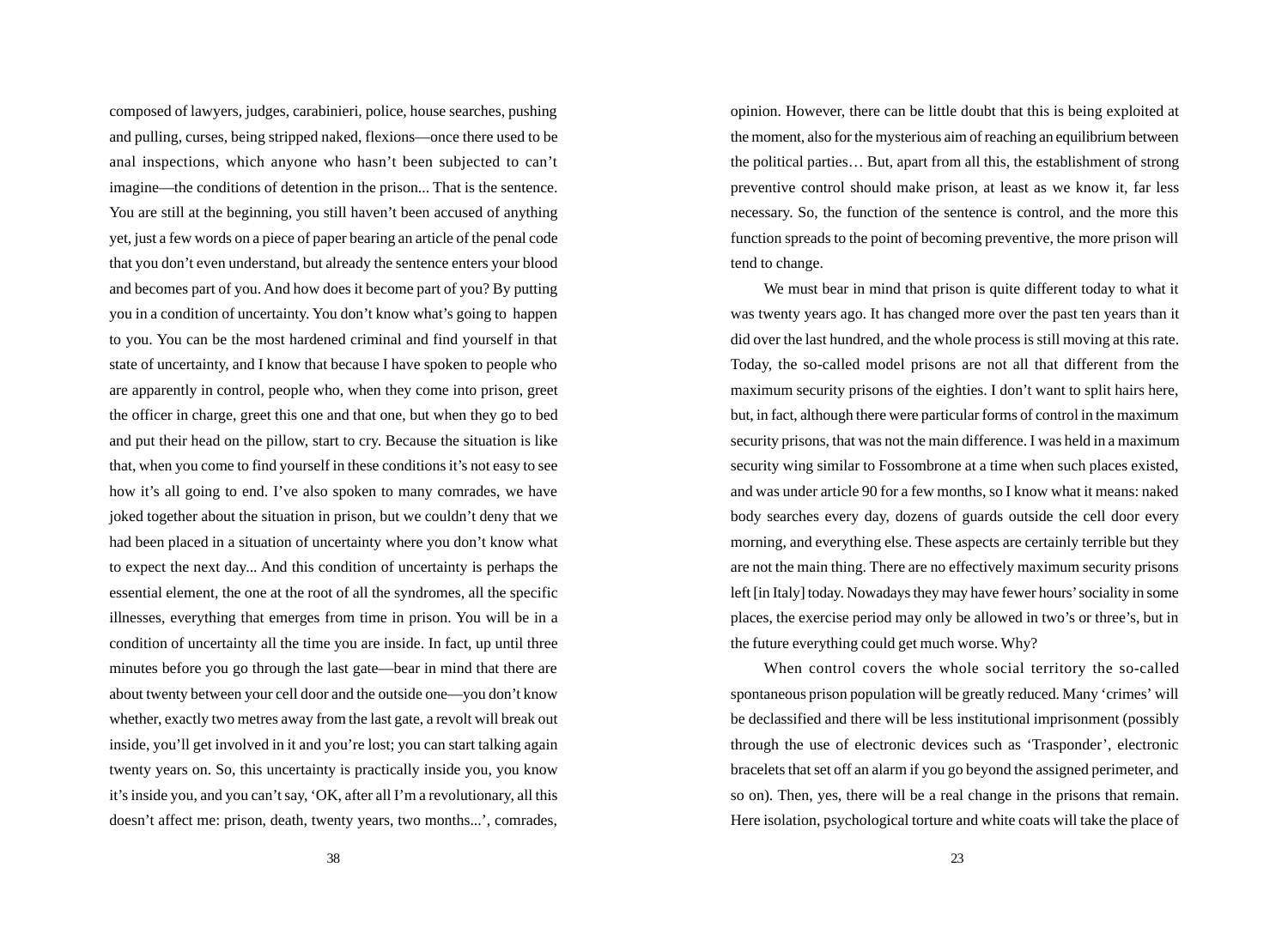bloodstains on the wall, and science will be applied to obtain the total destruction of the 'outlaws' who have no intention of negotiating with the State. That is how we see prison evolving, and I believe that studies are already being carried out on the subject. There would no longer be any need to keep on calling the places of physical annihilation that remain 'prisons', in fact they could be called anything at all. For example, it would be sufficient to qualify someone's behaviour as insane in order to have them locked up in a mental asylum. And if the law prevents us from calling these places asylums and they are called 'Jesus Christ', they will still be places where people are being killed slowly.

So, as I said before, the law wants to control but it also wants to bring the offender, i.e. he who has marked himself with breaking the rules, back to 'normality'. It wants to apply an orthopaedic technique to those who have behaved *differently*, draw them into the system and render them innocuous. It wants to ensure that this deformed behaviour will not repeat itself, and prevent any damage, or presumed damage, to the community.

There is a great contradiction here. Although it no longer fully subscribes to the orthopaedic ideology—and we will see within what limits it does accept it—the judiciary realise that the sentencing actually makes the 'different' more dangerous. So, on the one hand they want to rehabilitate deviants through the use of the sentence and on the other this makes them more dangerous. In other words, it gives the individual access to a process that makes him become more of a danger to society, which might have been quite accidental up until then.

The distinction I mentioned is based on the existence of a not clearly identifiable minority of rebels that constitute the real community of outlaws inside the prisons. These irreducible individuals have none of the political characteristics that a debate in the sixties tried to pin on them.

person passes he throws you a glance that reminds you that you are a human being. Because he too has two legs, two arms and two eyes. At a certain point you see him differently. You no longer see the uniform, and you say to yourself, 'Humanity still exists after all'.

That is what that hole, that little cell, leads to, so you now have something specific that can no longer be seen as the dilution of prison into daily life. That is why prison is not immaterial. That is why prison is both a specific, architectonic structure, and is at the same time diffused. We are all in prison, but prison is also something different. But we must not only see it as something different because if we did we would cease to understand it.

I understand that all this might seem contradictory at first. But that is just an impression. If you think about it, it is no more contradictory than anything else.

The sentence, we said, is the mechanism that the so-called important philosophers... think of what Kant said about the sentence... this great philosopher said something horrendous... He said, 'On an island there is a community, and this community dissolves itself and everybody goes away, only one man remains, a murderer, the last to kill a man. Now the community has broken up, there is absolutely nothing to safeguard, there is no longer a common good, there is nothing left to revive, well, that man must still do his sentence.' This is what Kant said, the philosopher who opened up the perspective of modern historicism. Bah!...

Anyway... So, the sentence, what does it do? According to theoreticians of every hue, it restores the equilibrium that has been upset, it redresses a balance. But what does the sentence really do? It does something else. First of all it precipitates the individual into a condition of uncertainty. That is, anyone facing such a construction, such an efficient mechanism, finds himself before something bigger than himself. This mechanism is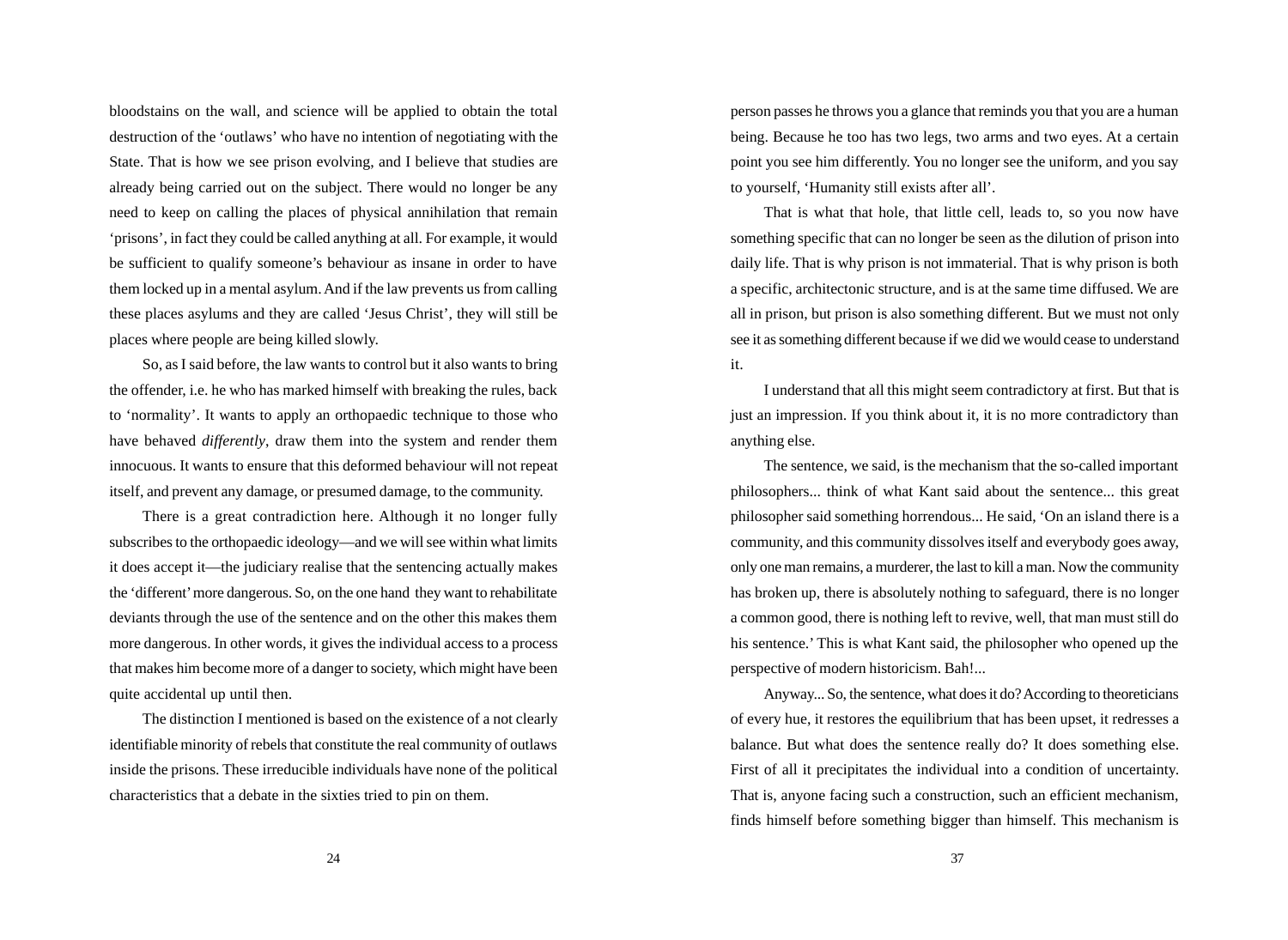walls of a prison do. It is nevertheless a real prison, in that we are forced to submit to and adopt models of behaviour that we didn't decide upon ourselves, but have been imposed from outside, about which we can do very little.

But prison is also a construction. It is a place, an ideology, a culture, a social phenomenon. That is, it has a specific identity, so if on the one hand we bring it out of this specificity, we cannot at the same time dilute it into society, and simply say, 'We are all in prison, my situation was no different when I passed through that wretched door and found myself in an empty cell with a loud radio blaring.' I felt a trauma at the moment I walked through that cell door and heard someone lock it behind me. This trauma exists, it's not purely psychological, it also consists of a fellow with a bunch of keys that jangle continuously, the noise of which you carry with you for the rest of your life. You never forget it, it's something that rings in your ears, even at night when you're asleep, that noise of the keys, someone locking the door on you. This fact of closing the door is, I believe, one of the most horrifying things that one human being can do to another. For me someone who holds a key in his hand and locks a human being behind a door, no matter what the latter might have done, for me anyone who closes that door is an absolutely contemptible person, one about whom it is impossible to talk about in terms of human fraternity, human features and so on. Yet there are moments when you need this individual, when a psychological mechanism connected to solitude lets loose. When you are alone, in your hole... You've been alone for a month, a month and a half, two months. The days pass and you don't see anyone, sometimes you hear incredible noises, at others nothing, and you hear a footstep there outside. You know it is his footstep. You are absolutely convinced that this is the worst, most contemptible person on earth. Yet at a certain point you stand behind the door and wait for him like a lover because when that despicable law prisoners that existed for a long time and caused so much damage in my opinion, no longer has any reason to exist. This distinction was sometimes even proposed and supported by anarchists in the seventies and the first half of the eighties. At that time it was adopted by power in order to maintain a certain equilibrium. For example, when you called the jailer, the politicals would shout '*agente*' (officer) and the other prisoners '*guardia*' (guard). So as soon as you heard someone shouting '*agente*' you knew that they were a comrade. There, something so simple created a distinction that, moved into other areas often came to be distorted by power and transformed into an instrument of recuperation. This distinction between political and common law prisoners was never really valid anyway in my opinion, except for those who wanted to use a part of the prison population for their own ends: the growth of the militant—military and militant—party, the possibility of building up power relations inside the prison and the plan to use the 'lumpenproletarian' prisoners. In a few cases, certain elements were even used to carry out low works of justice, in plain words, as murderers to kill people. Have I made myself clear? This has taken place. We are talking of an historic responsibility that some of the personalities who once led the old marxist-leninist combatant parties and are in free circulation today took upon themselves. Some of our own comrades were also killed that way. Not because this distinction was made, but by an instrumentalisation of its consequences. It put so-called common prisoners at the disposition of some of those who defined themselves political prisoners in order to increase their bargaining power inside the prison or with the Ministry in order to get certain results. This ran parallel to the militaristic practice of the management of power or 'counterpower' outside (each to their own taste) and the central importance of the industrial workers, guided by the party that was to lead them to their emancipation. These are all dinosaurs

I think that any distinction now between 'political' and 'common'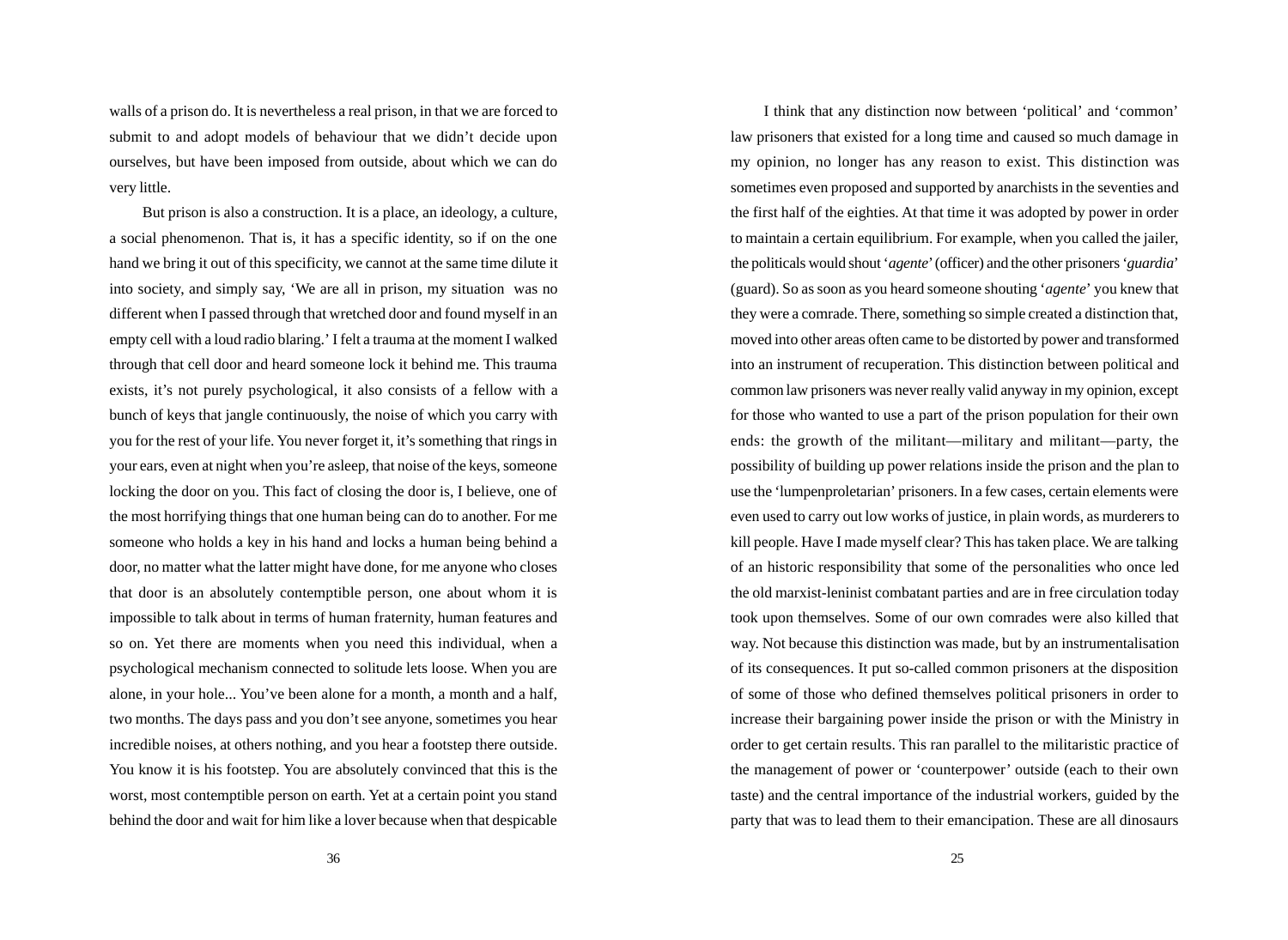today as far as I am concerned. They're not in touch with reality as I see it, at least I hope they're not, maybe I'm wrong.

It might be useful to pause here for a moment in order to clarify our opposition to any struggle for amnesty, something that raised more than a few objections a number of years ago, even among anarchists.

The situation has changed now concerning relations between the prisoners who insist on positions wrongly defined as *irreducible* and those who have entered into negotiation with the State. At that time, 1985-86 I think, I published a book, 'And we will Always be Ready to Storm the Gates of Heaven Again'\*, which many considered to be a criticism of the validity of a 'struggle for amnesty'. The prevailing idea at the time was contained in Scalzone's so-called manifesto which carried, precisely, the proposal of a struggle for amnesty and this was also made by some of the anarchist movement, with the usual lack of comprehension. But that was, let's say, a secondary effect. It wasn't the main aim of the book. The important thing, still today, is that nobody has the right to say, 'Comrades, the war is over'. First, nobody declared this war in the first place and so, until proved otherwise, no one can decree the end of it. No State declared the war, nor did any armed group have the idea of declaring one. The reasoning is characteristic of the militarist logic, the logic of opposing groups that decide to call a truce at some point. No one can tell us that 'the war is over', even less so when the reason for doing so is simply to justify one's own desistence.

If I don't feel like carrying on, given that no one can be forced to continue if they don't feel like it, I say, 'My friends, a man is made of flesh and blood, he can't go on to infinity. So, if I don't feel I can make it, what must I do? Sign a piece of paper? I don't carry out impure actions, I don't get comrades arrested, I'm simply making a declaration of my own desistence.' I have always considered this to be a legitimate position, because nobody can be obliged to carry on if they don't feel up to it. But desistence

prison. No specialisation. Remember the first things that were said this evening: no professionality, no talk of professors, even less professors of prison matters. Fortunately, there is no specialisation here, we are not at university.

We are all individuals who seek each other, who meet, go away, come together again, moving on the basis of affinity, also transitory, which can disappear or intensify. We are like a multitude of atoms in movement, which have a very strong capacity for reciprocal penetration. It is not a question, as Leibnez said, of monads without windows. We are not isolated, we have our individual value, all individuals do. Only by keeping this ineliminable moment constantly present is it possible to talk of society, or the capacity to act, move and live together, otherwise any society at all would be a prison. If I must sacrifice even a tiny part of my individuality in the name of the *Aufbehung*—overcoming in the Hegelian sense of the term—in the name of an abstract principle... even anarchy, even freedom, then I don't agree. Prison is certainly an extreme condition and so, like all total conditions, total institutions, it shows one's true fabric clearly. It is like pulling a piece of cloth as far as it can go, and just before it tears apart the weave begins to appear. There, the individual who submits to the most violent conditions reveals the cloth of which he or she is made. Maybe he or she will discover things about themselves that they would never have imagined in other situations. But this starting point is important and fundamental: no element, idea, dream or utopia can take away this individual moment, nor can the latter be sacrificed to any of the former.

But let's come back to our argument. Prison is the normality of the State, and we, who live under the State with our daily lives regulated by its pace and times, are living in a prison. In my opinion this has been incorrectly but interestingly defined as an immaterial prison. That is to say, it is not visible as such. It does not enclose us in such a direct, shocking way as the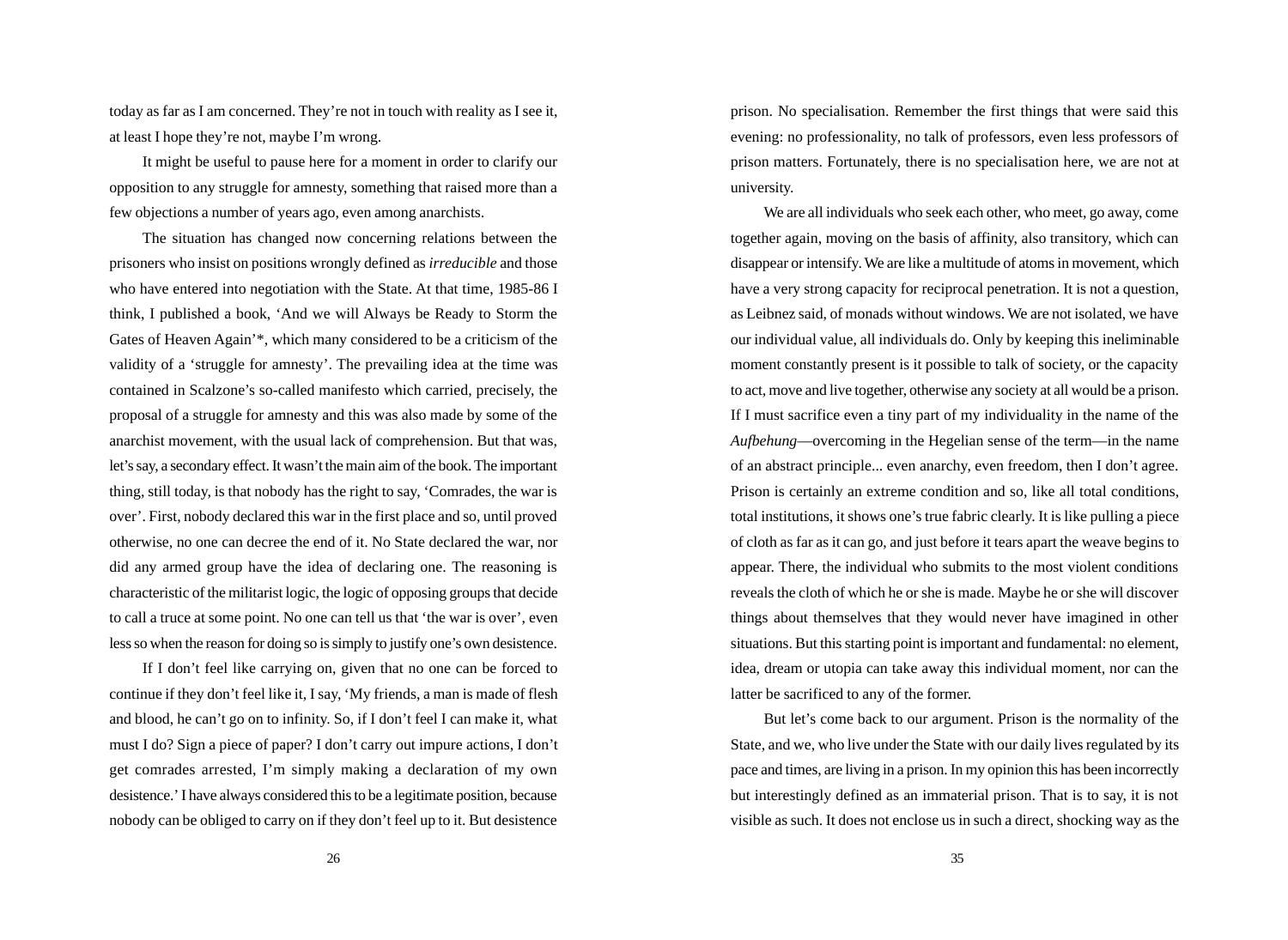exist and if so, what they are, obviously being very different from those of Malatesta and Kropotkin.

So, what what conclusions can we draw at this point? Prison is not an abuse of power, it is not an exception, it is normal. The State builds prisons so that it can put us in them. In so doing it is not doing anything strange, it is simply doing its job. The State is not a prison State, it is the State, that's all. In the same way that it expresses itself through economic and cultural activity, political management and the management of free time, it deals with the management of prison. These elements are not separate, it is impossible to talk about prison on its own, it wouldn't make sense because it would be taking one element out of context. On the other hand, if this element is put into its proper context, and that is exactly what the specialist cannot do, the discourse changes. That is why we started off with the problem of specialisation, because the specialist is only able to talk about his own subject. 'Given that I know something about prison, I don't see why I should talk about anything else'.

I believe that collective experiences, if this concept still means anything, are composed of so many individual moments. Woe betide if we were to obliterate these individual moments in the name of a superior one, that which the marxists defined subsumption. Subsumption of society, never! These terroristic processes must be absolutely condemned. The individual has a moment that is his or hers and the prisoner has his or her moment, which is not the same as that of another prisoner. I absolutely disagree with those who say that I, who have been in prison, must struggle more effectively than someone who has not. No, because I struggle differently from someone who has never been in prison and just as differently from one who has done more time than me, and so on. And, viceversa, I could meet a comrade who is capable of making suggestions to me, of making me understand, feel, imagine, or dream a different kind of struggle, even if he has never been in is no longer legitimate if , in order to justify it, I come out with the statement, 'I can't carry on because the war is over'. No, I no longer agree, because where does that lead us? To all the others both inside and outside prison for whom it isn't true that the war is over, or for whom this concept is dubious, but end up believing it because everybody is saying so. And, desisting or not desisting, they end up reaching the same conclusion. It would be quite indecorous for me to push others to desist in order for me to justify my own personal decision to give up the struggle.

Now, conditions are radically different today, not in the sense that this indecorousness no longer exists, but in the sense that it is out of date as other attitudes prevail. They no longer say 'The war is over', which moreover would be unfounded as they should really say 'The war never began; *our* war wasn't really a social war at all'. But most of them prefer to dedicate themselves to astrology or, sometimes, to assisting prisoners. Yet, if you like, some of them might say, 'Perhaps we were wrong about some things, perhaps other ideas should have been accepted in some of the debates that took place around the beginning of the seventies.' That would be a fine critical approach. I'm thinking of one meeting at Porto Marghera where, among other things, the killing of Calabresi [supercop responsible for the death of anarchist Giuseppe Pinelli in1969 when he was;'suicided' from the 4th floor window of Milan central police station] was under discussion. This was a very important debate, which nobody talks about because hardly anybody knows anything about it. Here, for the first time in Italy, two positions appeared concerning this action. ...But perhaps not everybody is interested in these questions... Well, between astrology and assistentialism, another hypothesis has appeared, 'It's necessary to start the war again, but with different weapons, not with the critique of arms, but with the arms of critique.' They are ready to take on the world again, with words. As far as I know, this chatter concerns the management of daily life. So, centres for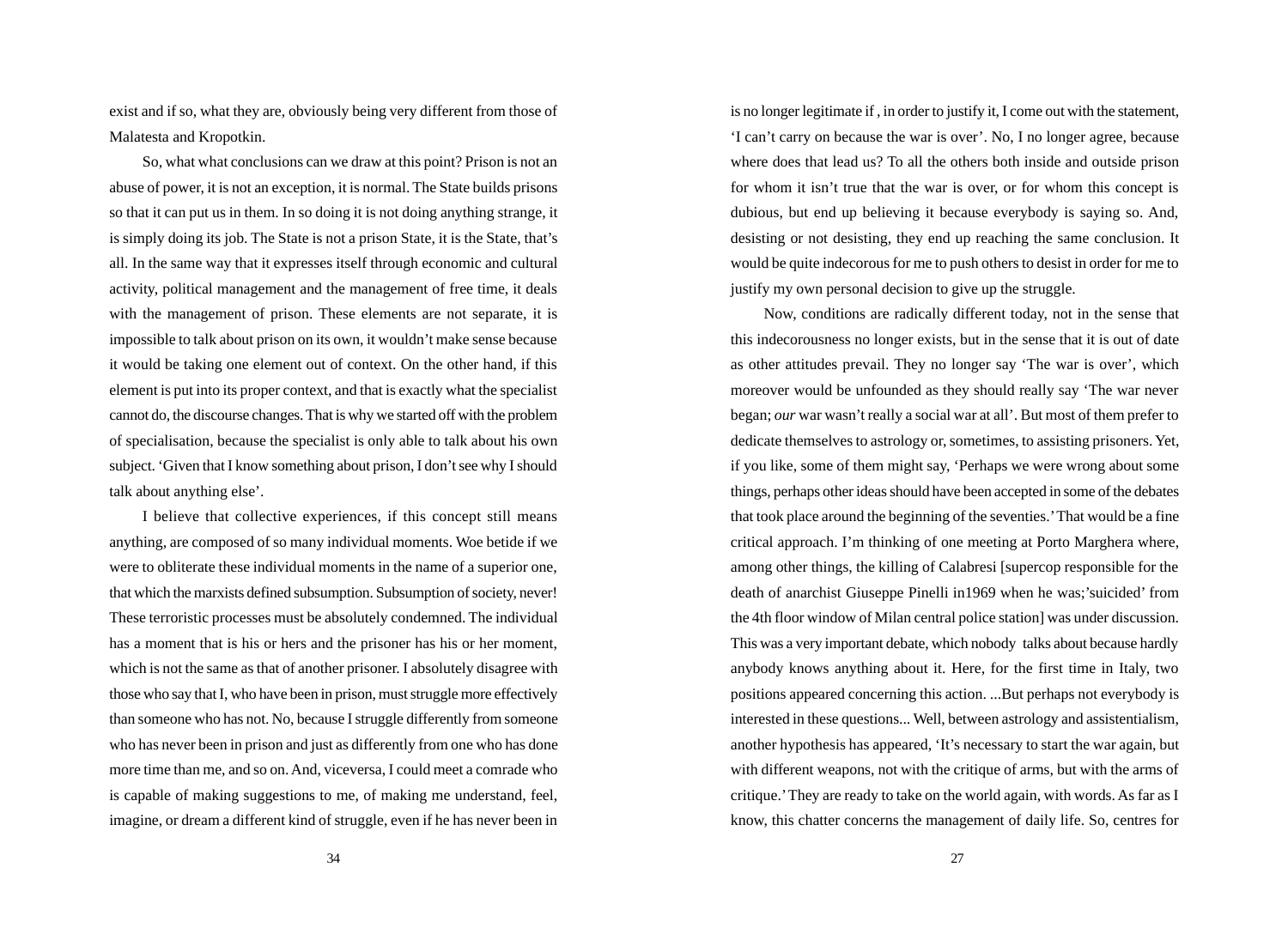the elaboration of chatter are appearing everywhere: centres for the elaboration of information, radio stations (very important, where between some strange music and a pseudo-cultural discussion, concepts of taking over the territory are pushed through), squats verging on legalisation or verging on survival, closed up in themselves in the miserable ghetto. In this way dreams of controlling the territory are reawakened. Through revarnished old concepts, the same old centralised, more or less militant party (but you can't say that any more) management is getting into gear, and a new pattern is emerging. This is all chatter for the time being: if they are roses they will blossom. I think that's what is happening, we don't need to give precise indications, we all know what I'm talking about. This chatter has some interesting aspects: the recycling of old cariatids in disuse... Of course, me too I'm an old cariatid, for goodness sake... But I still have some ideas that seem to me to be interesting, ...that's just my opinion, I might be wrong.

There is still a nucleus of comrades in prison who are not prepared to bargain with the State. Our solidarity can go to these comrades, but that's not enough. It can't be enough for someone with centuries of prison on their backs. Detailed proposals are necessary, indications setting out the concrete destruction of prisons. At the present time, at least so it seems to me, there is no sign of any project based on the destruction of prisons. It is necessary to start all over again. If you insist on a kind of cohabitation with power, you increase desistence from the struggle. And it is not just a question of a model of intervention that I disagree with but which I might take into consideration while doing other things, if I could. Unfortunately, this whole mechanism is starting up again and could give certain results, results that are not acceptable to us, but which in themselves are quite legitimate. That is why the situation is different today. On the other hand, you won't get far with demonstrations of solidarity, such as, for example, one hundred thousand postcards addressed to the President of the Republic. These things Right, for its own reasons of identity, wrapped itself up in conventional irrationalism (flags, symbols, discourses on destiny, blood, race, etc.), the former packaged themselves in another variety: progress, history, the future, the proletariat that was to defeat the bourgeoisie, the State that was to extinguish itself. And, I might add, more than a few anarchists tagged on to this discourse, going along with this enormous metaphysical and ideological swindle. They simply pointed out that history was not moving towards the extinction of the State but towards anarchy and that it was necessary to extinguish the State right away in order to reach anarchy more quickly. This ideological subtlety did not move the content of this journey an inch from the marxist one. And it never entered anyone's head that it was the discourse of reason, and that it might be a swindle and serve as a basis and an alibi for building a wall around the *different*.

That is why it is necessary to look at the optimism of the anarchists for example Kropotkin's—more deeply and critically, in order to see the limitations of this way of thinking. It is important to see the equivocation of Kropotkin's 'seed under the snow', as well as those of other comrades of the anarchist positivist tendency. Everything that I'm saying here might seem far from the question of prison—on the contrary, this is exactly the theoretical and philosophical territory in which prison finds its justification.

We should also look at Malatesta's voluntarism, which seems to be the opposite but fails to come up with any solutions unless it is inserted within the 'objective' deterministic development of history in the direction of anarchy. I might have limitations, my personal capacity might be circumscribed, but history is moving towards anarchy anyway, so if it doesn't come about now it will do some time in the future. We should also take a look at the limitations of Stirner's individualism, something we tried to do at the recent meeting in Florence. We need to see if such limitations really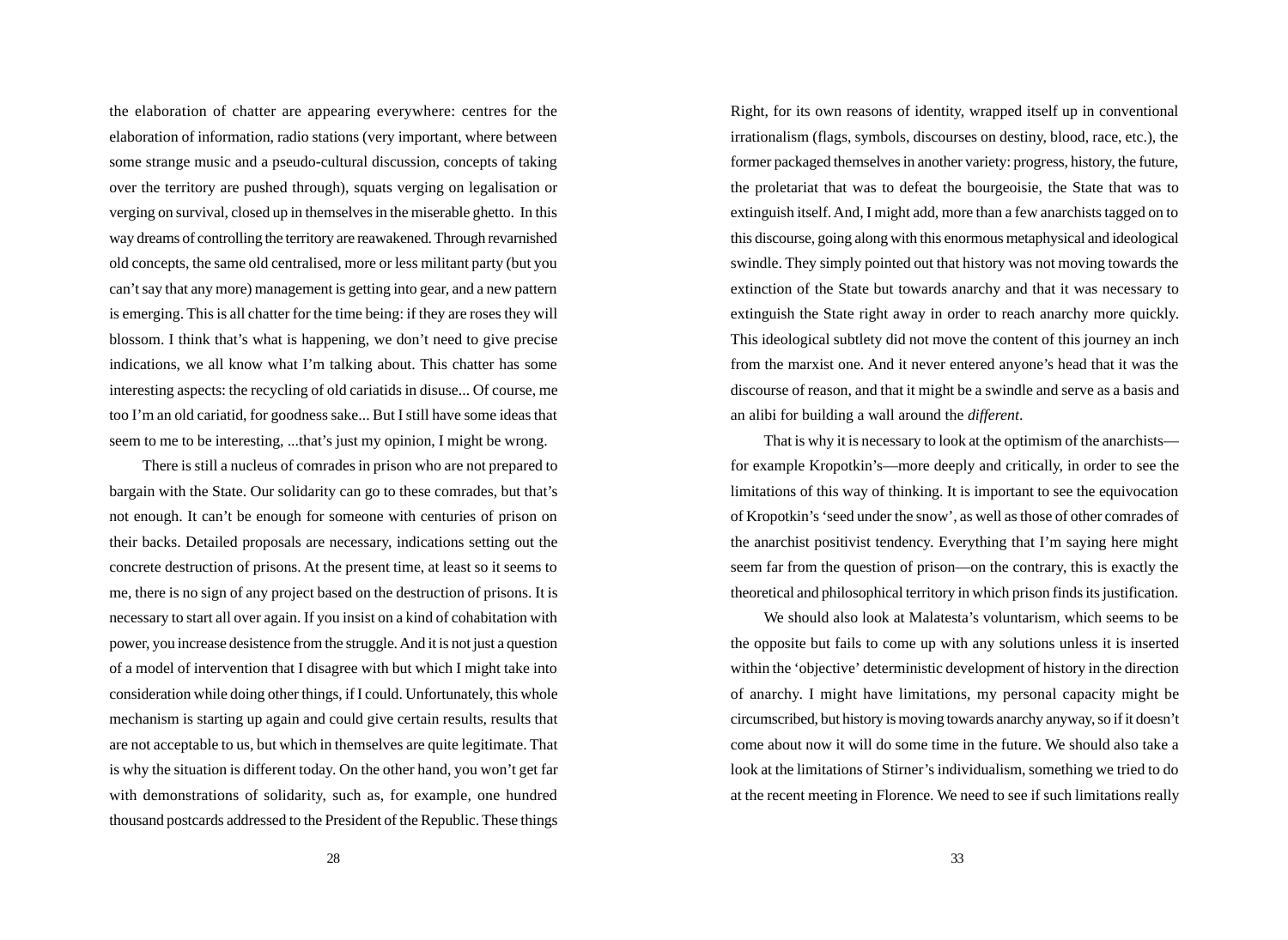then reason. History is seen to be progressive, moving from a situation of chaos, animality or danger towards one that is safer and more humane. Bovio said, 'History is moving towards anarchy', and many anarchists, at least of my generation, have repeated that. I have never believed it possible to draw such a straight line on this question. I am not at all convinced that history is moving towards anarchy. There is another shadow in this beautiful enlightened, then positivist, then idealist, then historicist discourse, that runs parallel to it. All of these theories were elaborated in the academia of power, in universities where philosophy and history are studied, places where the suppliers of the State prisons are hard at work. And what is this other shadow? It is the Shadow of Reason. Why is Reason always right? I don't know. It is always right to sentence someone. People are sentenced to the electric chair with reason, nobody is sentenced to death without reason, there are a thousand reasons for sentencing people to death. A sentence without reason doesn't exist. I have been in prison many times, with reason, their reason.

It has been said that Nazism, realized in Germany in the thirties and forties, was an explosion of irrationality, that is, of a lack of reason. Well, I have never believed such a thing. Nazism was the extreme consequence of the application of reason, i.e. the Hegelian reason of the objective spirit that realizes itself in History, taken to its natural conclusion. The most logical discourse in this sense was made by an Italian philosopher, Gentile, at a conference in Palermo where he made reference to the moral force of the truncheon. By striking in the name of reason, the truncheon is always right, and State violence is always ethical because the State is ethical.

All this might sound stupid, but it isn't because it constitutes the foundation of so-called modern progressivism. We have seen this in the Communist Party, the workers' party, in marxist so-called revolutionary movements, and also on the Right, in right-wing movements. Whereas the are usually a waste of time, they have never meant much. Yes, letters, telegrams, might help comrades to feel they haven't been abandoned, because it's nice for someone in prison to get letters of solidarity, etc. Then, within certain limits, that can make an impression on the prison authorities and on the individual screw, who when he passes to control you at night might not keep the light on for three seconds, but only one, because he's scared and says to himself, 'This one got twenty telegrams today, maybe one of his friends will be waiting for me outside and split my head open', very important things, for goodness' sake, I'm not denying it. It's a question of doing something, applying pressure, even minimal, in order to create a more important deterrent perhaps, but looking at things realistically I'm afraid these comrades still have many years ahead of them.

The debate on amnesty was not a simple theoretical exercise, however. It soon became an instrument for realizing certain practical actions and suggesting a way of intervening on the question of prison. It was, and continues to be, important in trying to pose the problem of prison from a revolutionary point of view. The acceptance of the struggle for amnesty was a macroscopic mistake, in my opinion. It was also proposed inconsiderately and ignorantly by more than a few anarchists who, not knowing what to do, and not being aware of the risks implicit in such a choice, decided to support it. It was a serious political and revolutionary mistake which, I have to say in all honesty, I didn't make.

For example, the position regarding the Gozzini law\* changed in relation to the justification of the struggle for amnesty. Such choices had consequences for the supporters of revolutionary authority. Clearly if somebody says that prison changes deterministically according to the changes in society, any attempt by the enemy to adjust my behaviour to the historical evolution of reality, for example the Gozzini law, is all right by me. So I accept it, in view of the struggle moving into other sectors. The